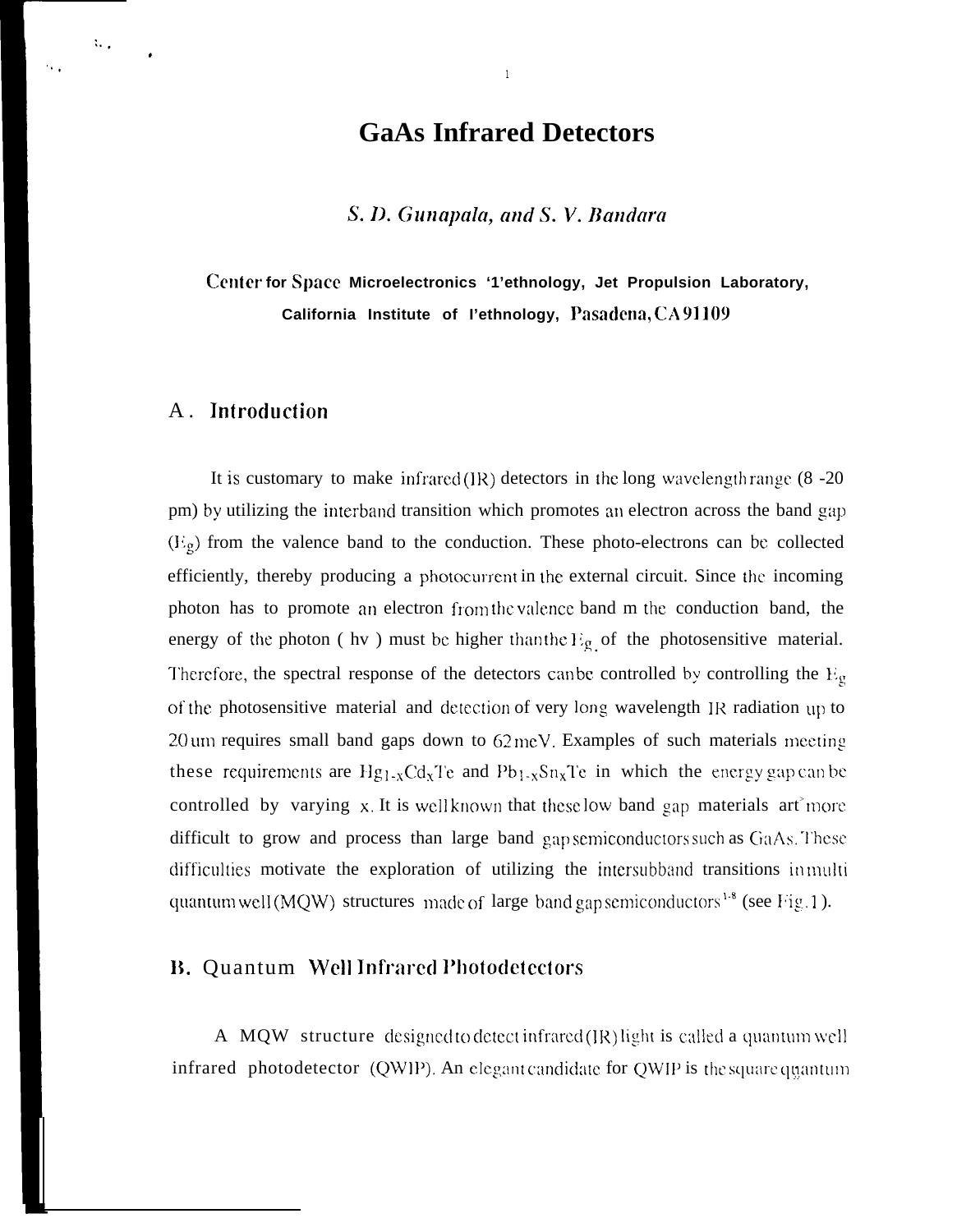w c11 of basic quantum mechanics.<sup>9</sup> When the quantum well is sufficiently deep and narrow, its energy states are quantized (discrete). The potential depth and width of the well can be adjusted so that it holds only two energy states: a ground state near the well bottom, and a first excited state near the well top. A photon striking the WC]] will excite an electron from the ground state to the first excited state, then an externally-applied voltage sweeps it out producing a photocurrent (Fig. 1). Only photons having energies corresponding to the energy separation between the two states are absorbed, resulting in a detector with a sharp absorption spectrum. Designing a quantum well to detect light of a particular wavelength becomes a simple matter of tailoring the potential depth anti width of the well to produce two states separated by the desired photon energy. "1'hc GaAs/Al<sub>x</sub>Ga<sub>1</sub>, As material system allows the quantum well shape to be tweaked over a range wide enough to enable light detection at wavelengths longer than  $-6 \mu m$ .<sup>10.11</sup> Fabricated entirely from large bandgap materials which are easy to grow and process, it is now possible to obtain large uniform FPAs of QWIPs tuned to detect light at wavelengths from 6 to 25 pm in the  $GaAs/Al_xGa_{1-x}As$  material system. <sup>12-16</sup>

Currently, there is a great interest in the  $GaAs/Al_xGa_{1-x}As$  based QWIP due to its higher sensitivity, higher uniformity, higher yield, and lower cost. Therefore, in this section **24.5, we** are focusing most of our attention On  $GaAs/Al_xGa<sub>1</sub>$ , xAs based Q WIPs. Typically each period of the multi-quantum well (MQW) structure consists of a 30- 1 ()() Å well of GaAs (doped  $n = 1 \times 10^{18} \text{ cm}^{-3}$ ) and a 500 Å barrier of Al<sub>x</sub>Ga<sub>1</sub>. As. <sup>10</sup> " Stacking many identical quantum wells (typically 50) together increases photon absorption. Ground state electrons arc provided in the detector by doping the  $GaAs$  well layers with Si. This photosensitive MQW structure is sandwiched between 0.5 um GaAs top and bottom contact layers doped  $n = 1 \times 10^{18}$  cm<sup>-3</sup>, grown On a semi-insulating GaAs substrate by molecular beam epitaxy (MBE). Then a GaAs cap layer about 1 pm thick was grown in *situ on* top of the photosensitive MQW layers to fabricate the light coupling optical cavity.

 $\mathbf{r}$ 

,

,,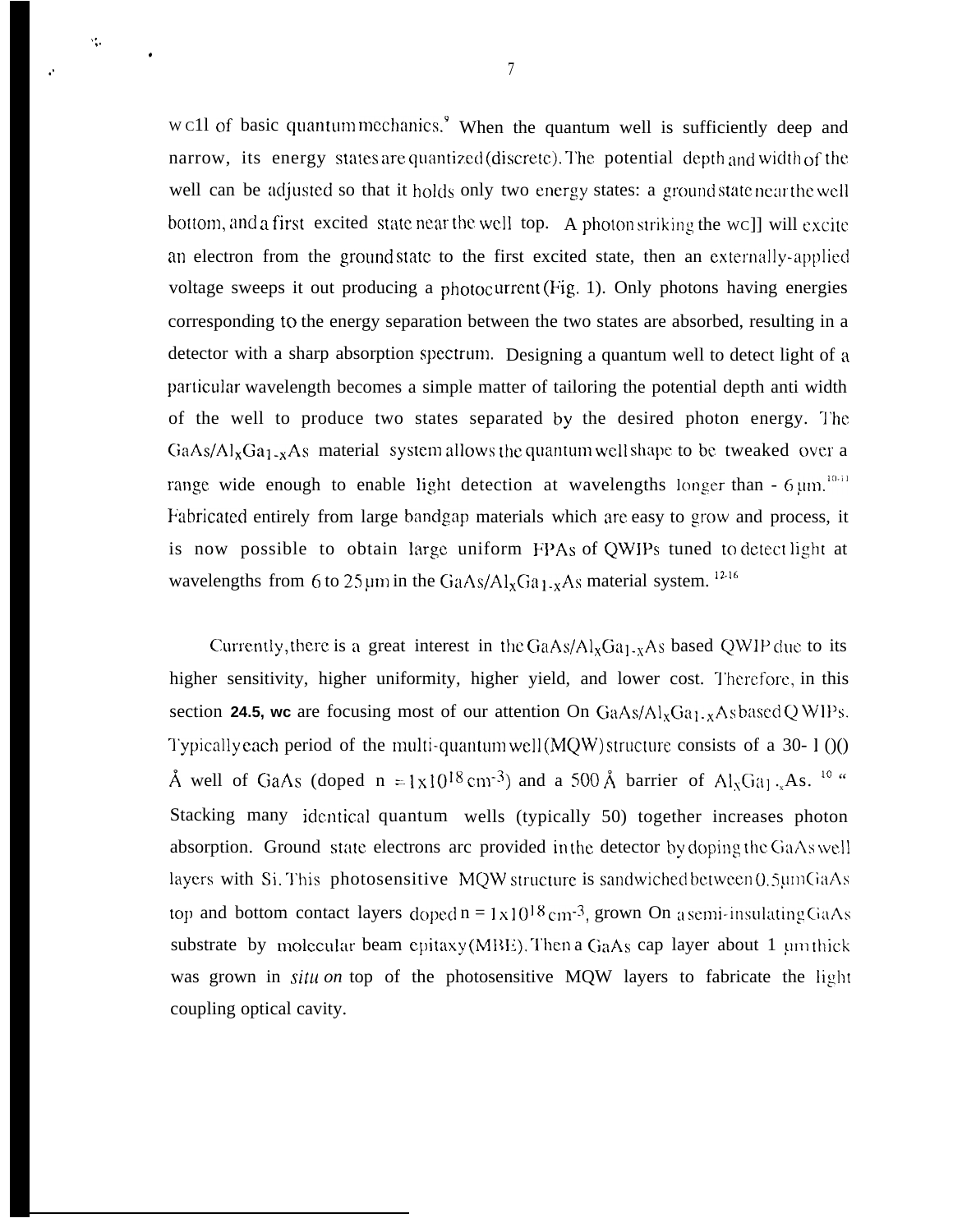#### 'roperties of QWIP  $C_{\cdot}$

#### **Jark** Current  $c1$ .

improving QWIP performance depends largely on minimizing the parasitic current that plagues all light detectors, the dark current (the current that flows through a biased detector in the dark, i.e., with no photons impinging on it). In OWIPs, the dark current originates from three different mechanisms.  $17-21$  As shown in Fig. 1, the dark current arising from the first process is clue to quantum mechanical tunneling from well to well through the  $\text{Al}_x\text{Ga}_{1-x}\text{As}$  barriers (sequential tunneling). This process is independent of temperature. Sequential tunneling dominates the dark current at very low temperatures  $(**30 K**)$ . The second mechanism is thermally assisted tunneling which involves a thermal excitation and tunneling through the tip of the barrier into the continuum energy levels. This process governs the dark current at medium temperatures. The third mechanism is classical thermionic emission and it dominates the dark current at higher temperatures (>55 K for 9 um cutoff QWIPs). The thermal generation rate associated with this current depends on the well doping density and the life time of the carriers which will be determined by the thickness of the AlxGa1-xAs barriers.<sup>22</sup> Consequently, for OWIPs operating at higher temperatures the last mechanism is the major so urce of dark  $current<sup>16,17</sup>$ 

The best previous QWIPs (pioneered by Barry Levine et al.  $\degree$  at AT&T Bell Labs) were of the bound-to-continuum variety, so-called because the first excited state was a continuum energy band above the well top (typically 10 meV). Later, Gunapala et al. designee] the *bound-to-quasibound* quantum well by placing the first excited state exactly at the well top as shown in Fig. 2. Dropping the first excited state to the well top causes the barrier to thermionic emission (roughly the energy height from the ground state to the wc]] top) to be - 10 meV more in *bound-to-quasibound* QWIP than in the bound-tocontinuum one, theoretically causing the dark current to drop by a factor of - 6 at a temperature of 70 K.  $^{16}$  The dark current-voltage curve of the 8.5 um peaked bound-toquasibound QWIP is shown in Fig. 2. This compares well with the experimentally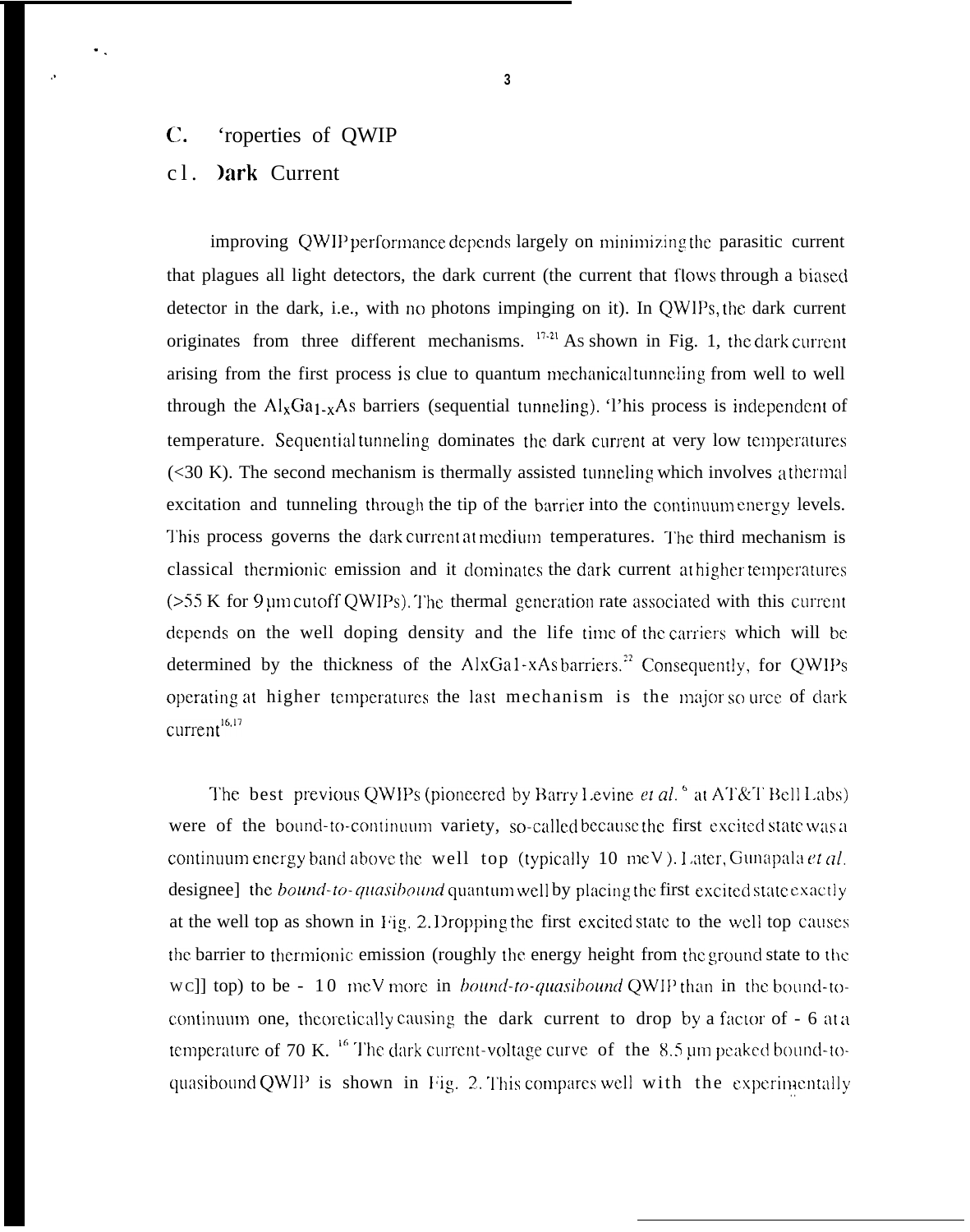observed factor of -4 drop compare to the *bound-to-continuum* OWIP having the same peak wavelength.

### C2. Responsivity

 $\bullet$  .

Typical responsivity spectrums of bound-to-bound, bound-to-continuum, and bound-to-quasibound QWIPs are shown in Fig. 3. Unlike the responsivity spectrums of intrinsic infrared detectors, the responsivity spectrums of QWIPS are much narrow and sharper due to their resonance intersubband absorption. 'I'he normalized responsivity spectra R  $(\lambda)$  are given in Fig. 3 for samples A-F, where we see that the *bound* and *quasibound* excited state QWIPs (samples E and F) arc much narrower  $\Delta \lambda / \lambda = 1(0\% - 1)$ 11 % than the *continuum* QWIPs  $\Delta\lambda/\lambda = 19\% - 28\%$  (samples A-D). Table I gives the responsivity peak  $\lambda_{p}$  and cutoff wavelengths  $\lambda_{c}$  as well as the responsivity spectral width **AA.**

The absolute peak responsivity R<sub>p</sub> can be written in terms of quantum efficiency  $\eta$ and photoconductive gain g as

$$
R_p = (e/h \nu) \eta g. \tag{1}
$$

. . . .

The bias dependence of  $R<sub>p</sub>$  is shown in Fig. 4. Note that at low bias the responsivity is nearly linearly dependent on bias and it saturates at high bias. This saturation occurs due. to the saturation of carrier drift velocity. For the longest wavelength sample D, where  $\lambda_c$  $=$  19 pm, the dark current becomes too large at high bias to observe the saturation in R<sub>p</sub>. The responsivity of *quasibound* QW1 P (sample F) behaves quite similarly to the *continuum* QWIPs of Fig. 4, the fully *bound* sample E has a significantly different shape. The responsivity does not start out linearly with bias but is in fact zero for finite bias. That is, there is a zero bias offset of more than 1V, due to the necessity of field assisted tunneling for the photoexcited carrier to escape from the well  $\frac{5, 23.25}{2}$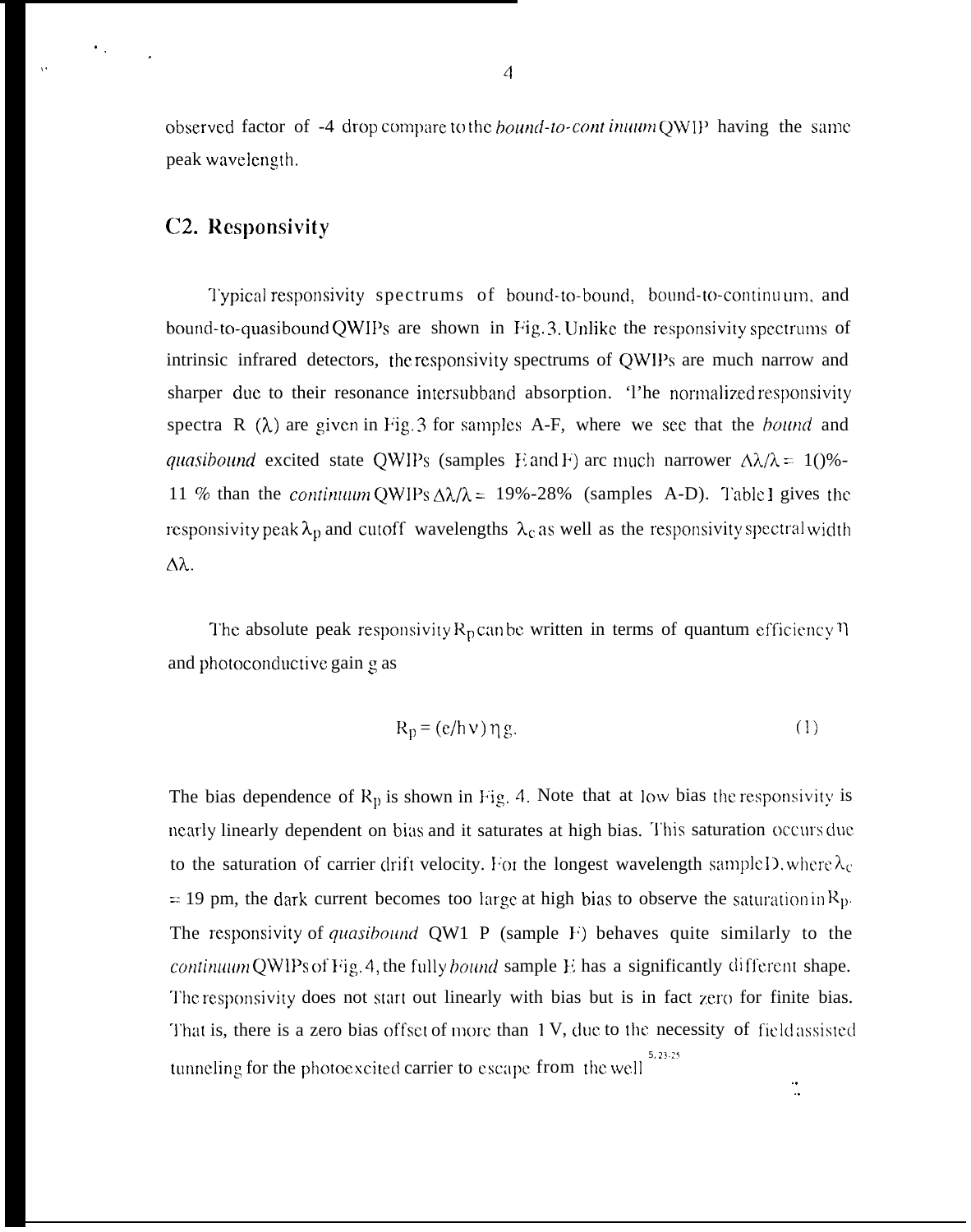### C3. Detector noise

The dark current noise (Shott noise) for sample B at temperature  $T=77$  is shown in Fig. 5. The solid circles were measured for negative bias (mesa top negative) while the open circles were measured for positive bias. "l'he smooth curves have been drawn through the experimental data. Note that the current shot noise for positive bias is much larger than that for negative bias (e. g., at  $V_b = 3.5$  V it is 4 times larger), and also that near  $V_b = 4$  V there is a sudden increase in the noise due to a different mechanism (possibly due to the avalanche gain  $\overline{P}$  process). 'I'his asymmetry in the dark current noise is clue to the asymmetry in the dark current for positive and negative bias voltages. "The photoconductive gain g can now be obtained using the current shot noise expression  $\sqrt{19}$ , 27

$$
i_n = \sqrt{4el_d g\Delta f}, \qquad (2)
$$

where Af is the band width, (taken as  $Af = 1 Hz$ ). This expression is valid for small quantum well capture probabilities (i.e.,  $p_c \ll 1$ ). QWIPs satisfy this condition at usual operating bias (i. e.,  $2-3$  V). There were many studies  $2^{8.30}$  on the optical and electrical gain anti relationship between gain and noise properties of  $Q WIPs$ . A more general formula<sup>29</sup> which can apply even in low bias conditions where well capture probabilities are high is given by  $i_n^2 = 4eI_d g\Delta f(1-p_c / 2)$ .

# C4. Detectivity

Detectivity D is a commonly used figure of merit and it is defined as  $(2.19)$ 

$$
D^* = R \frac{\sqrt{A\Delta f}}{i_n}
$$
 (3)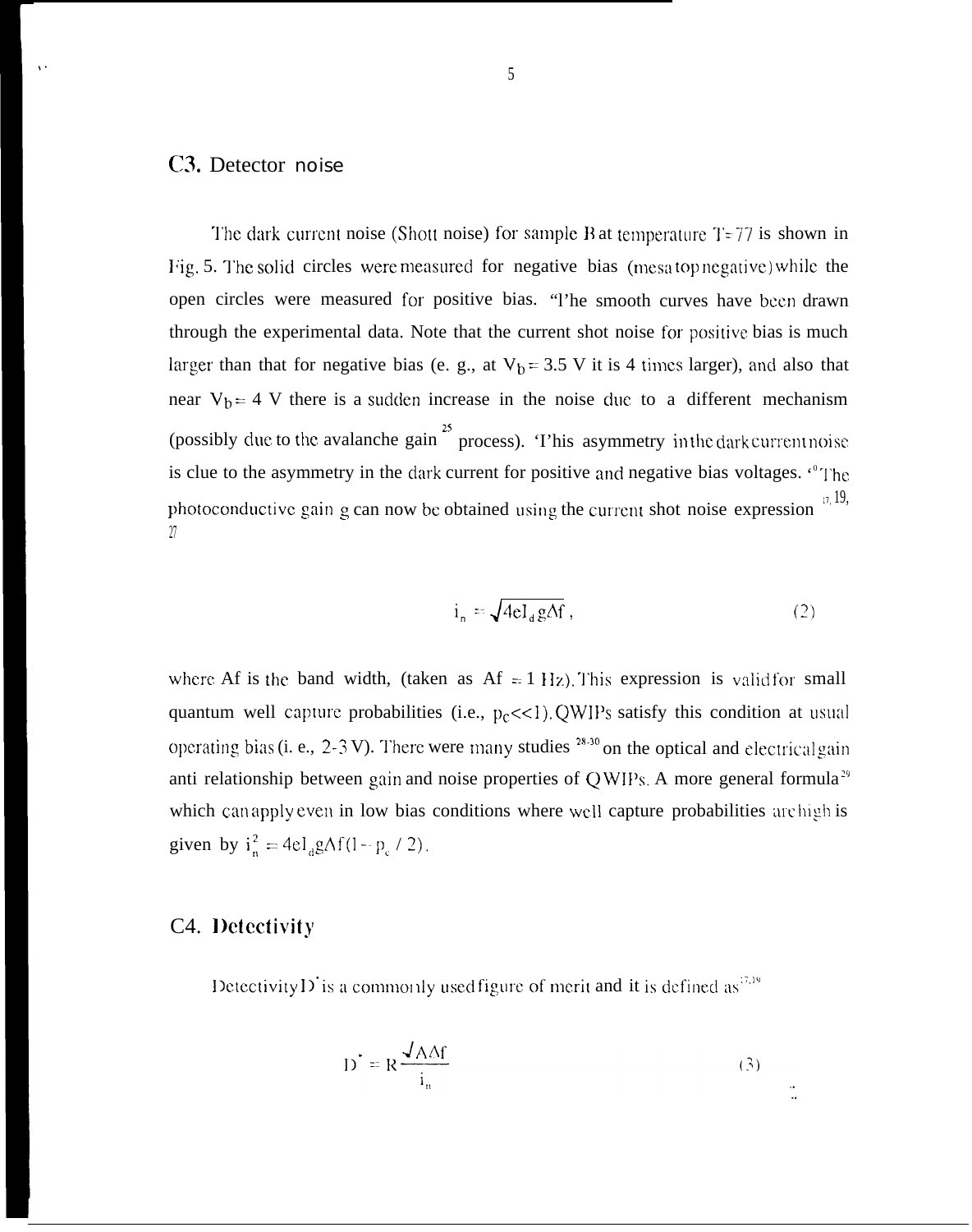where A is the detector area and  $Af = 1Hz$ . This is done as a function of bias for a continuum (A), a bound (E), and a *quasibound* (F) QWIP in Fig. 6. (The dashed lines near the origin are extrapolations. ) For all three samples  $D^*$  has a maximum value at a bias between  $V_b = -2$  to -3 V. Since these QWIPs all have different cutoff wavelengths, these maximum  $D^*$  values cannot be simply compared. The primary noise source in QWIPS is the shot noise produced by the dark current. '] 'Hereford, unlike the narrow bami gap detectors in which the noise is dominated by temperature independent processes at low temperatures, QWIP performance can be further improved by cooling to cryogenic temperatures.<sup>10</sup>

# I). Light Coupling

QWIPs do not absorb radiation incident normal to the surface since the light polarization must have an electric field component normal to the superlattice (growth direction) to be absorbed by the confined carriers. When the incoming light contains no polarization component along the growth direction the matrix element of the interaction vanishes (i. e..  $\vec{\varepsilon} \cdot \vec{p}_z = 0$  where  $\vec{\varepsilon}$  is the polarization and  $\vec{p}_z$  is the momentum along 7 direction). As a consequence., these detectors have to be illuminated through a  $45"$ polished facet  $10$ . Clearly, this illumination scheme limits the configuration of detectors to linear' arrays and single elements. For imaging, it is necessary to be able to couple light uniformly to two dimensional arrays of these detectors. Several monolithic grating structures  $3, 3, 3$  have been demonstrated for efficient light coupling to a QWIPs, and it made two dimensional QWIP imaging arrays feasible. It has been shown that many more passes of IR light, and significantly higher absorption, can be achieved with a randomly roughened reflecting surface.<sup>36</sup> By careful design of surface texture randomization, a factor-of-eight enhancement in responsivity compared to  $45^\circ$  illumination was demonstrated experimentally.<sup>36</sup> Naturally, thinning down the substrate enables more bounces of light and therefore higher responsivity. One of the main differences between the effect of the cross grating and the random reflector is the shape of the responsivity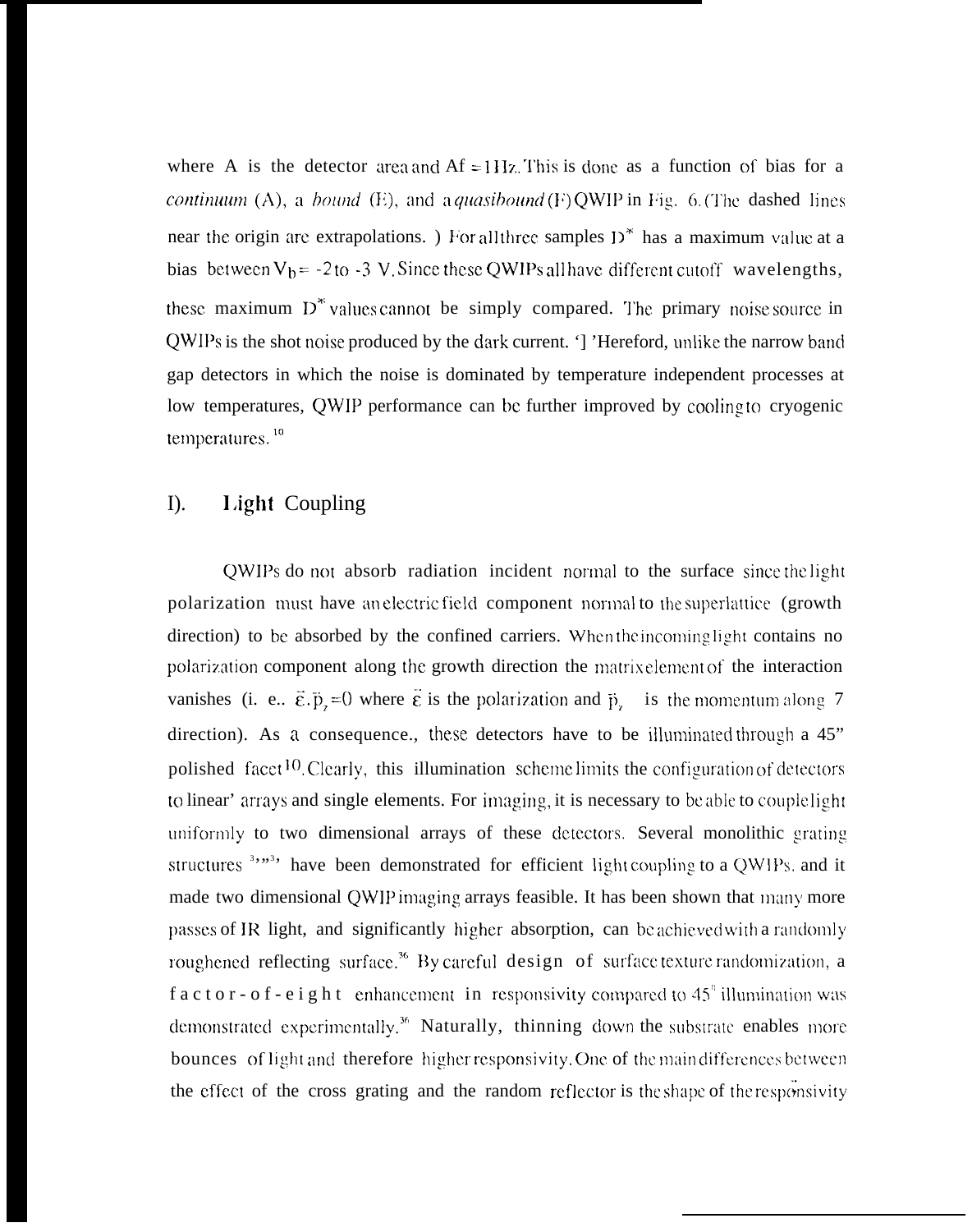curve; unlike the cross grating, the random reflector has little impact on the bandwidth of the response curve since the scattering efficiency of the random reflector is significantly less wavelength dependent than for the regular grating. Therefore, for OWIPs with random reflectors the integrated responsivity is enhanced by nearly the same amount as the peak responsivity.

# E. Imaging Arrays

.

After the grating or random reflector array was defined by the lithography and dry etching, the photoconductive QWIP pixels of a large focal plane array  $(FPA)$  (i.e., **256x256** or larger) can be fabricated by WC( or dry etching through the photosensitive  $GaAs/Al<sub>x</sub>Ga<sub>1-x</sub>As MQW layers into the doped GaAs bottom contact layer. Typical pixel$ to-pixel distance (i.e., pitch) of these large area I<sup>{P}</sup>As varies from 30 to 50  $\mu$ m. The random reflectors or gratings on top of the detectors were then covered with Au/Ge and Au for Ohmic contact and reflection. Figure 7 shows twenty five processed QWIPFPAs on a 3 inch GaAs wafer. Iridium bumps were then evaporated on top of the detectors for Si readout circuit hybridization. Then these OWIP FPAs hybridized (via iridium bumpbonding process) to silicon CMOS readout multiplexers to yield the final imaging FPA units. At temperatures below 72 K, the signal to noise ratio of the QWIP FPAs are limited by array non-uniformity, multiplexer readout noise, and photo current (photon flux) noise. At temperatures above  $72$  K, temporal noise due to the QWIP's higher dark current becomes the limitation. As mentioned earlier this higher dark current is due to thermionic emission and thus causes the charge storage capacitors of the readout circuitry to saturate. Since the QWIP is a high impedance device, it should vield a very high charge injection coupling efficiency into the integration capacitor of the multiplexer. In fact charge injection efficiencies approaching, 90% have been demonstrated.<sup>12, "</sup>('

These IPAs were back-illuminated through the flat thinned substrate membrane (thickness  $\approx 1300 \text{ Å}$ ). These QWIP FPAs gave excellent images with 99.98% of the pixels working (number of dead pixels  $\approx 1$  ()), demonstrating the high yield of GaAs technology.  $^{15.16}$  The operability was defined as the percentage of pixels having noise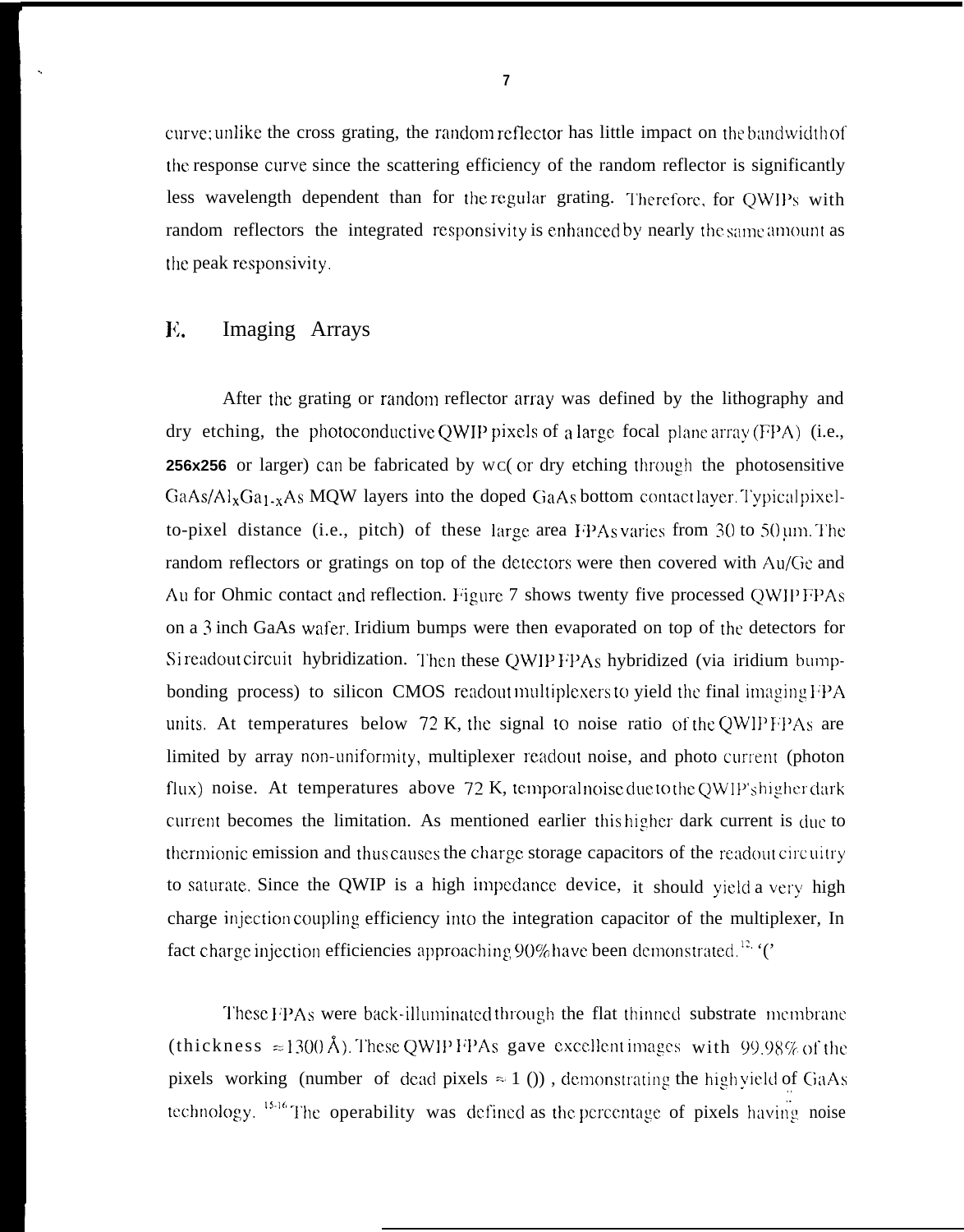equivalent differential temperature less than 100 mK at 300" K background and usual operability of GaAs based QWIP FPAs closely agrees with the pixel yield. Figure 8 shows a typical noise equivalent differential temperature (NEAT) histogram of a OWIP FPA at an operating temperature of  $T = 70$  K at 300 K background and the mean value is 26 mK. "I 'ypical uncorrected photocurrent non-uniformit y of a large area OWIP I-PA is about  $5\%$  (= sigma/mean). <sup>16</sup> The non-uniform ity after two-point (17<sup>o</sup> and 27<sup>o</sup> Celsius) correction improves to an impressive ().05%. As mentioned earlier, this high yield is due to the excellent GaAs growth uniformity and the mature GaAs processing technology,

## F. Other types of MQW IR detectors

 $\mathcal{C}_{\mathbf{r},\mathbf{r}}$ 

#### F1. Miniband transport multi quantum well infrared detector

The miniband transport (MBT) IR detector, which is functionally equivalent to the bound-to-miniband design, $37$  uses doped GaAs quantum well containing two bound states separated by short period AlxGa1-xAs superlattice barrier layers. The quantum wells arc designed such that the higher energy level is resonant with the ground state miniband in the superlattice barrier. The infrared radiation is absorbed in the doped quantum wells, exciting an electron which is transported in the miniband and generates photocurrent. The structure parameters of the quantum well (well width and barrier height) have some flexibility because it is possible toobtain the same operating wavelength with a continuous range of well widths and barrier heights.<sup>14,38</sup> The performances of 128x128 and 256x256 FPAs based on GaAs/Al Ga, ASMBT MQW demonstrates that these are very competitive with the other LWIR technologies. The detectors typically have peak wavelength of 9.1µm and spectral band width1.2mm shows peak  $D^*$  2x1  $0^{10}$  cm  $Hz^{1/2}/W$  at 77K. The temporal and fixed pattern NEAT of 15 mK and 30 mK respectively have been reported on these FPAs operating at 60K.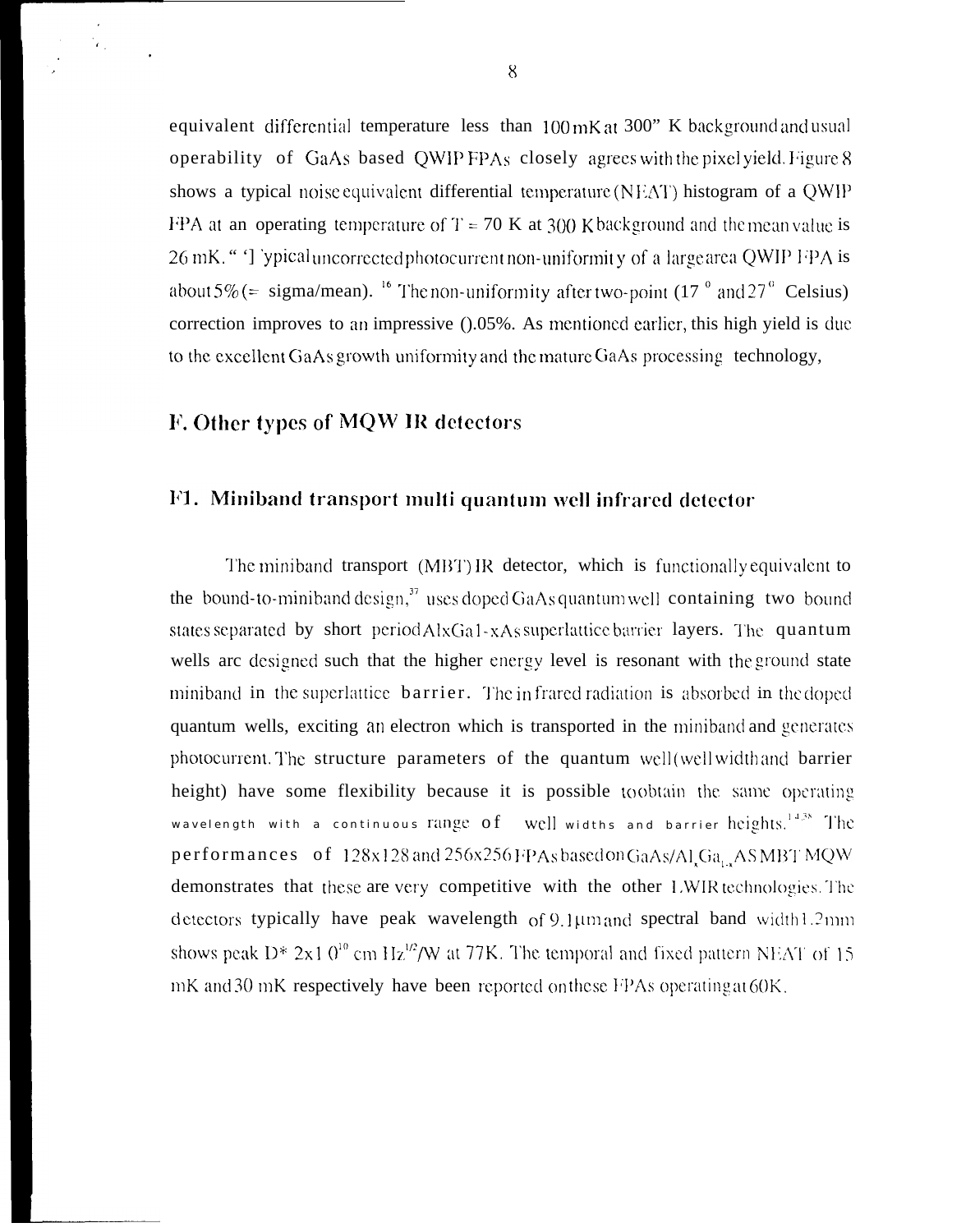### F<sub>2</sub>. Infrared hot electron transistor

The infrared hot electron transistor  $(11111'1')3'$  is an infrared sensitive three terminal cicvicc which utilizes an IR sensitive GaAs/AIGaAs multi quantum well structure as emitter, a wide  $(1500 \text{ A})$  GaAs layer as base, and a thick quantum barrier placed in front of the collector as an electron energy high pass filter. The energy filter is designed to selectively filter higher energy dectrons (mostly photocurrent) to the collector and to reject lower energy electrons (mostly dark current) which are drained through the base. in general, an IHET can be considered as a two-stage device, in which each stage has a unique function. The emitter stage is designed to give desirable optical properties, and collector stage is designed to improve its electrical properties. By using a lnGaAs instead of a GaAs layer as a base layer, at 77K,  $D^*$  of 1.4x101D cmHz<sup>12</sup>/W for a device. with cutoff wavelength 9.5  $\mu$ m has been reported<sup>40</sup>. In addition to reduction of dark cm-rent. these devices are expected [0 reduce readout noise due to their large output impedance, Although substantial research has been carried out on these IIIET devices, a FPA or an infrared imager based is yet to be demonstrated.

# 1~3. p-l)opcd QWIPS

in all the work discussed in this chapter the quantum wells were doped with  $\alpha$  electrons(n-type). For these n-doped GaAs quantum wells the quantum mechanical selection rule forbids normal incident absorption (Section  $D$ ). For p-doped QWIPs, however the strong mixing between the light anti-heavy holes in the valence band permits normal-incidence absorption. in order to take maximum advantage of this, the GaAs quantum wells have to be doped heavily (typically  $4x1()$ <sup>\*</sup> cm<sup>3</sup> with Be). A normal incidence quantum efficiency of 28% and defectivity of  $D^*$ = 3x10<sup>10</sup> cmHz<sup>1/2</sup>/W at  $T = 77K$ , for cutoff wavelength 7.9 pm, have been achieved for bound-to-continuum ptype  $OWIPs<sup>41</sup>$  1( is worth noting, optical gain of p-type  $OWIPs$  is over one order of

. .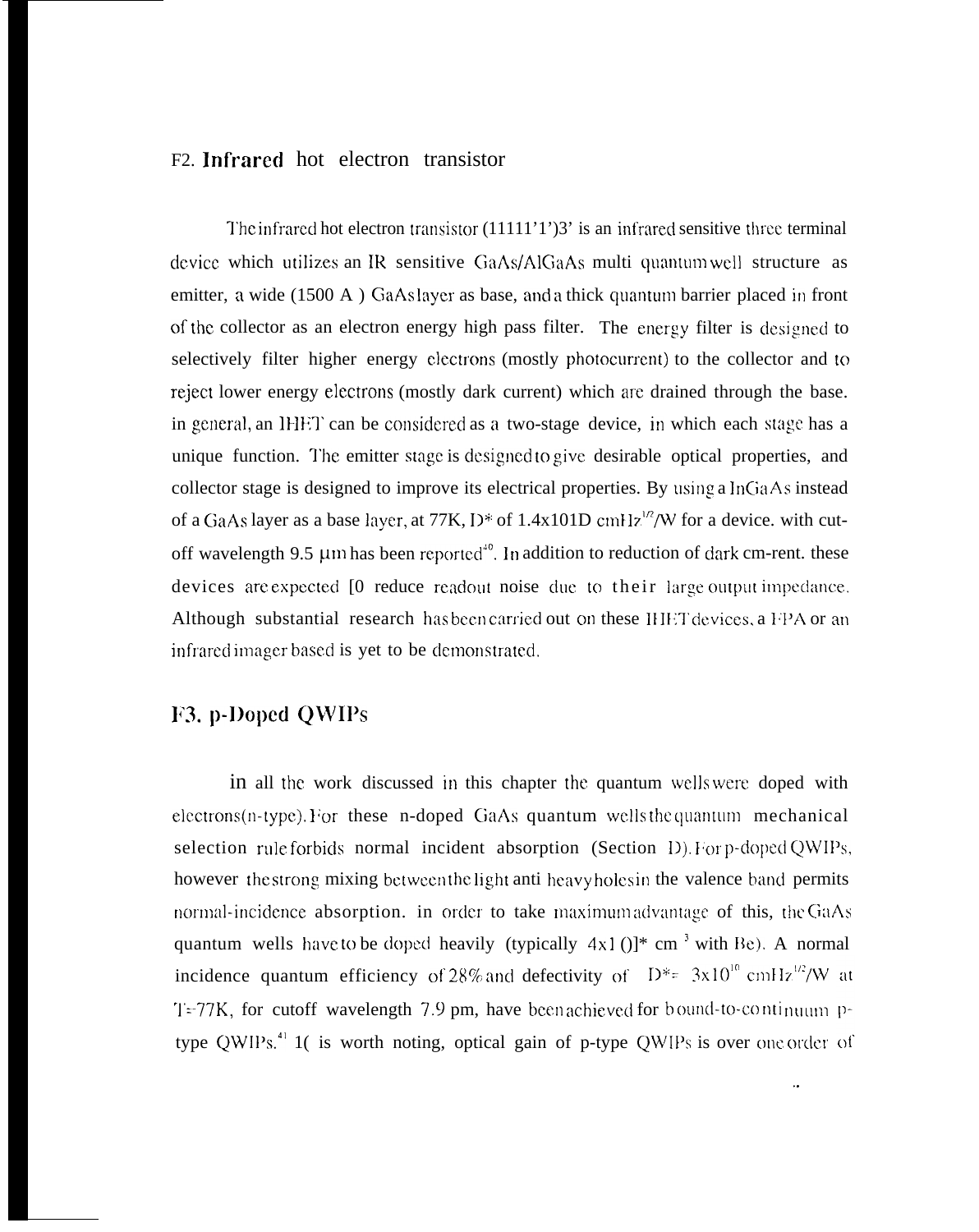magnitude smaller than the corresponding value for n-type QWIPs due to the lower carrier velocity associated with higher hole effective. mass.

#### G. Conclusion

The basic advantages of the GaAs based .WIR detectors, namely the highly mature GaAs growth and processing technologies, become more important at longer wavelengths where the narrow band gap materials becomes more difficult to work with. Exceptionally rapid progress has been made in the performance (i.e., detectivity, N} $\{AT,$ minimum resolvable temperature. difference, uniformity, etc. ) of long wavelength QWIPs (i.e.,  $6-25$  pm), starting with bound-to-bound QWIPs which had relatively poor sensitivity, and culminating in high performance *bound-to-quasibound* QWIPs. Extremely good progress has been reported in light coupling schemes starting from  $45$  " polished face to efficient cross gratings and random reflectors. Detectivities higher than 1 x10<sup>11</sup> cmHz<sup>1/2</sup>/W have been achieved with 8-10  $\mu$ m <)WII's at 77 K and 13-15  $\mu$ m  $QWIPs$  at 50 K. '] hese operating temperatures can be easily achieved by single stage Stirling coolers. Due to this high performance and the excellent uniformity of GaAs based QWIPs, several groups  $12.16$  have demonstrated IR imaging cameras based on large (two dimensional array of  $128x128$ ,  $256x256$ , and  $640x480$  pixels) QWIP arrays up to a cut off wavelength of 15 pm. Due to the availability of large area  $FPAs$ , easy manufacturabilit y, high internal impedance, low 1/f noise, high radiation hardness, low cost (i.e.., high yield), easy hybridization to readout electronics, and high uniformity of  $QWIP$ , it is a potential candidate variety of ground- based and space-based I R applications.

#### Acknowledgments

—

The research described in this article was performed partly by the Center for Space Microelectronics Technology, Jet Propulsion Laboratory, California Institute of '1'ethnology, and was partly sponsored by the National Acronautics and Space Administration, office. of Advanced Concepts and Technology.

. .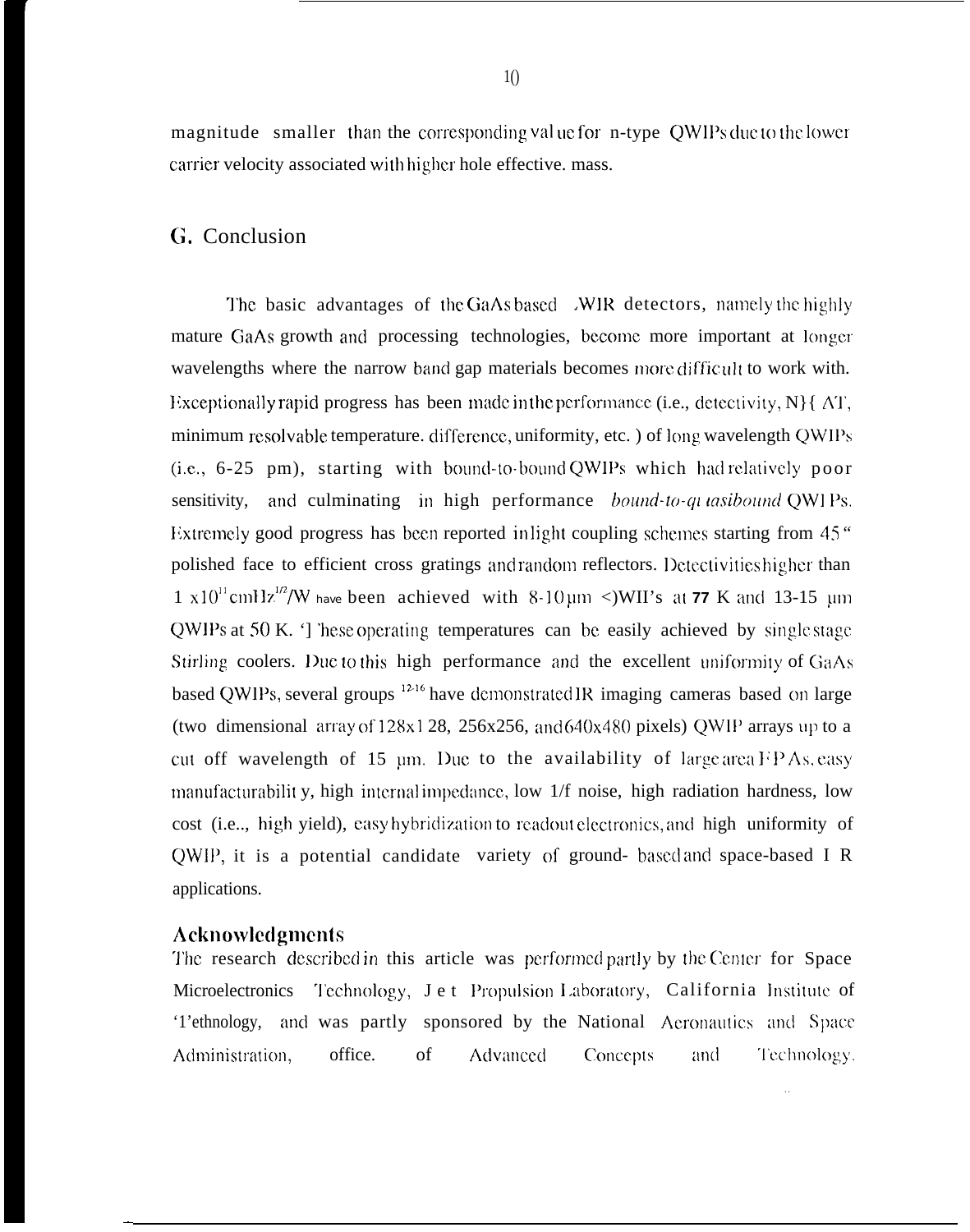#### $\mathbf{G}_{\bullet}$ References

- $1.$ L. Esaki and H. Sakaki, IBM Tech. Disc. Bull. 20, 2456 (1977).
- $2.$ J. S. Smith, L. C. Chiu, S. Margalit, A. Yariv, and A. Y. Cho, J. Vat. Sci. Technol. B 1, 376 (1983),
- $\overline{3}$ . D. D. Coon and R.P.G. Karunasiri, Appl. Phys. Lett. 4S, 649 (1984).
- $\overline{4}$ . I. C. West and S. J. Eglash, Appl. Phys. Lett. 46, 1156 (1985).
- B. F. Levine, K. K. Choi, C. G. Bethea, J. Walker, and R. J. Malik, Appl. Phys.  $5<sub>l</sub>$ Lett., SO, 1092 (1987).
- B. F. Levine, C. G. Bethea, G. Hasnain, J. Walker, and R. J. Malik, Appl. Phys. 6. Lett., 53,296 (1988).
- D. D. Coon and K. M. S. V. Bandara, in *Physics* of *Thin Films*, edited by M, 11,  $7.$ Francombe and J. L. Vossen, Academic, NY, 1991, Vol. 15.
- 8. K. K. Choi, J. Appl. Phys. 73, 5230 (1993).
- 9. C. Weisbuch, in Semiconductors and Semimetals, edited by R. Dingle, Vol. 24, pp. 1-133, Academic Press, NY, 1987.
- $10.$ S. D. Gunapala anti K. M. S. V. Bandara, in *Physics of Thin Films*, edited by M. H. Francombe and J. L. Vossen, vol. 21, pp. 113-237. Academic Press, NY, 1995.
- $11.$ B. F. Levine, J. Appl. Phys. 74, R1 (1993).
- $12.$ C. G. Bethea, B. F. Levine, M. "1'. Asom, R. E. Leibenguth, J. W. Stayt, K. G. Glogovsky, R. A. Morgan, J. Blackwell, and W. Parrish, IEEETrans. Electron. Devices 40 (Nov. 1993).
- L. J. Kozlowski, G. M. Williams, G. J. Sullivan, C. W. Farley, R. J. Andersson, J. 13. Chen, D. T. Cheung, W. E. Tennant, and R. E. De Wames, IEEE Trans. Electron. Devices ED-38, 1124 (1991).
- W. A. Beck, T. S. Faska, J. W. Little, J. Albritton, and M. Sensiper, Second 14. International Symposium on 2-20 um Wavelength infrared Detectors and Arrays: Physics and Applications, October 10-12, 1994, Miami Beach, Florida.
- 15. S. D. Gunapala, J. S. Park, G. Sarusi, 1. 1, Lin, J. K. Liu, P. D. Maker, R. E. Muller, C. A. Shott, '1'. Hoelter, and B. F. Levine"128x128 GaAs/AlGaAs QWIP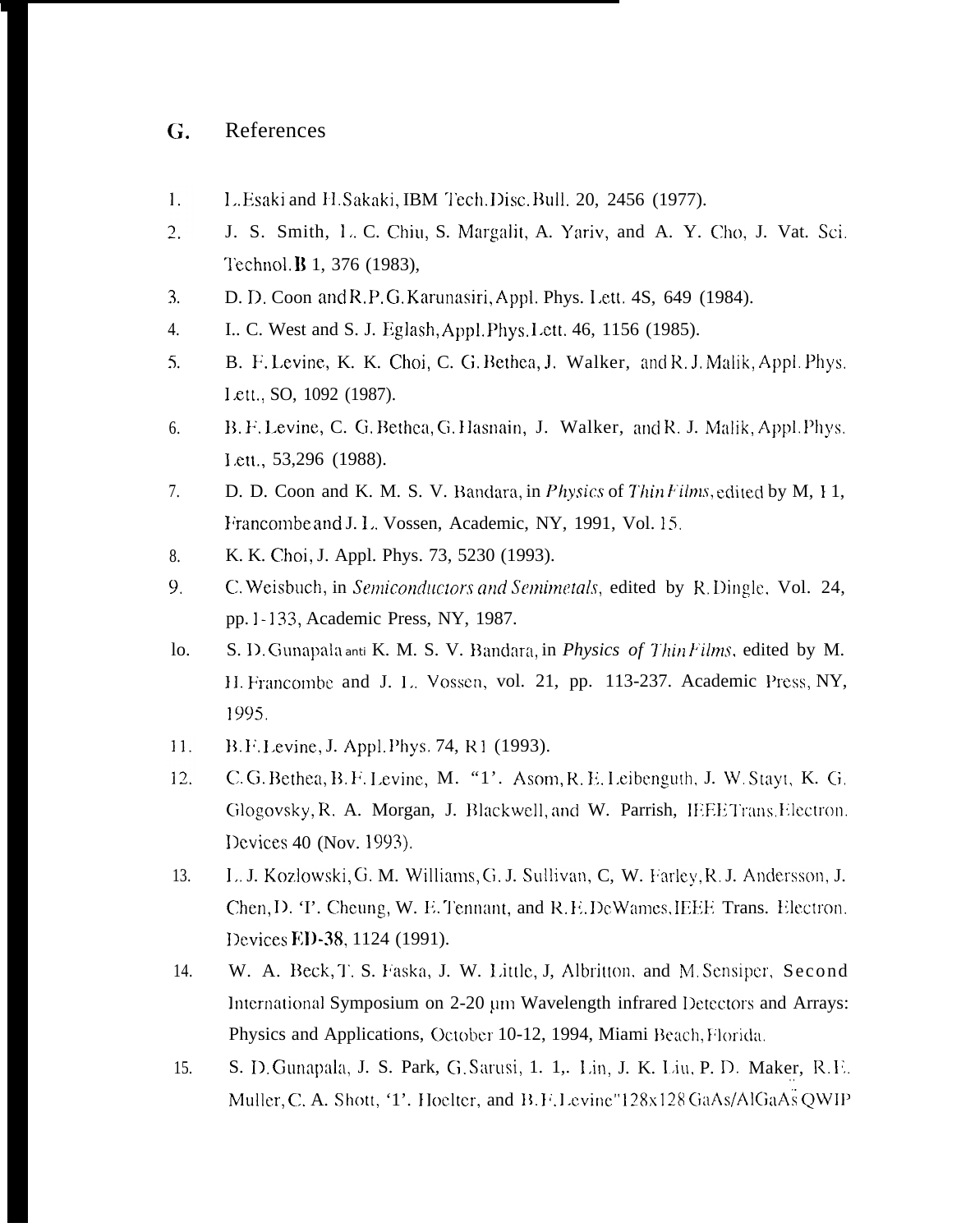Focal Plane Array for Imaging at 15 pnl"-Accepted for publication on IEEE Transactions on Electron Devices.

S. D. Gunapala, J. S. Park, G. Sarusi, T. 1.. Lin, J. K. Liu, P. D. Maker, R. E. Muller, C. A. Shott, '1'. Hoelter, and B.F. Levine, "9umCutoff 256X256  $GaAs/AI_xGa1-xAs$  Quantum WC]] Infrared Photodetector I land-held Camera", Accepted for publication on IEEE Transactions on Electron Devices.

B.F.Levine, C. G. Bethea, G. Hasnain, V. O. Shen, E. Pelve, R.R. Abbott, and S. J. Hsieh, Appl. Phys. Lett., S6, 851 (1990).

S. D. Gunapala, B. F. Levine, 1, Pfeiffer, and K. West, J. Appl. Phys. 69, 6517  $(1990).$ 

A. Zussman, B. F. Levine, J. M. Kuo, and J. de Jong, J. Appl. Phys. 70. 5101  $(1991).$ 

E. Pelve, F. Beltram, C. G. Bethea, B. F. Levine, V. O. Shen, S. J. Hsieh, R. R. Abbott, J. Appl. Phys. 66,5656 (1989).

M. A. Kinch and A. Yariv, Appl. Phys. Lett. 55, 2093 (19S9).

E. Rosencher, F. Luc, P. Bois, J. Nagle ans Y. Cordier. Appl. Phys. Lett., 63, 3312 (1993)

B. F. Levine, C. G. Bethea, K. K. Choi, J. Walker, and R. J. Malik, Appl. Phys. Lett. 53, 231 (1987).

K. K. Choi, B. F. Levine, C. G. Bethea, J. Walker, and R. J. Malik, Phys. Rev. Lett. 59, 2459 (1987).

N. Vodjdani, B. Vinter, V. Berger, E. Bockenhoff, and E. Costard, Appl. Phys. Lett. 59, 555 (1991).

B.F.Levine, K. K. Choi, C. G. Bethea, J. Walker, and R. J. Malik, Appl. Phys. Lett., 51,934 (1987).

G. Hasnain, B. F. I evine, S. Gunapala, and N. Chand, Appl. Phys. Lett. 57, 608  $(1990).$ 

H.C.Liu, Appl. Phys. Lett. 61, 2703 (1992).

W. A. Beck, Appl. Phys. Lett. 63, 3589 (1993).

K. K. Choi, Appl. Phys. Lett. 65, 1266 (1994)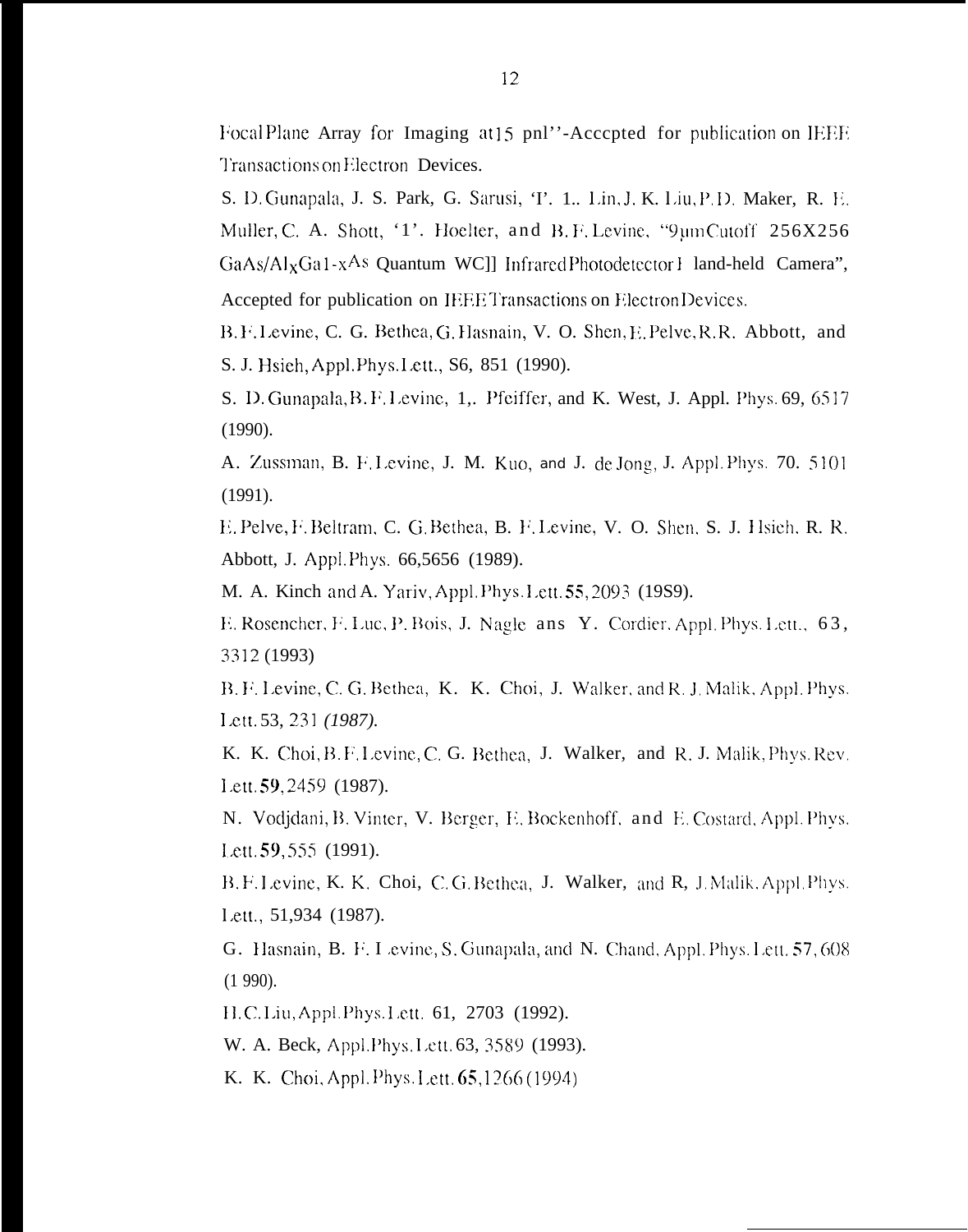- 31. K. W. Goosen and S. A. Lyon, Appl. Phys. Lett. 47, 1257 (1985).
- 32. G. Hasnain, B. F. I evine, C. G. Bethea, R. A. Logan, J. Walker, and R. J. Malik. Appl. Phys. Lett. 54, 2515 (1989).
- 33. J. Y. Andersson, 1.. Lundqvist, and Z.F. Paska, Appl. Phys. Lett. 58, 2264  $(1991)$ .
- J. Y. Andersson and L. Lundqvist, Appl. Phys. Lett. 59, 857 (1991). 34.
- 35. J. Y. Andersson, L. Lundqvist, and Z.F. Paska, J. Appl. Phys. 71, 3600 (1991).
- 36. G. Sarusi, B. F. Levine, S. J. Pearton, K. M. S. V. Bandara, and R. E. Leibenguth, Appl. Phys. Lett. 64,960 (1994)
- 37. L. S. Yu and S. S. Li, Appl, Phys. Lett. S9, 1332 (1991).
- W. A. Beck, J. W. Little, A. C. Goldberg, and T. S. Faska, in Quantum Well 38. Intersubband Transition Physics and Devices, edt by H. C. Liu, B. F. Levine, and J. Y. Andersson, pp. 55-68, Kluwer Academic, Netherlands (1993).
- 39. K. K. Choi, M. Dutta, P. G. Newman, and M.-I,. Saunders, Appl. Phys. Lett. 57, 1348 (1990).
- 40. K. K. Choi, L. Fotiadis, M. Taysing-Lara, and W. Chang, Appl. Phys. I ett. 59, 3303 (1991).
- 41. B.F.Levine, S. D. Gunapala, J. M. Kuo, S. S. Pei, and S. Hui, Appl. Phys. Lett. 59, 1864(1991)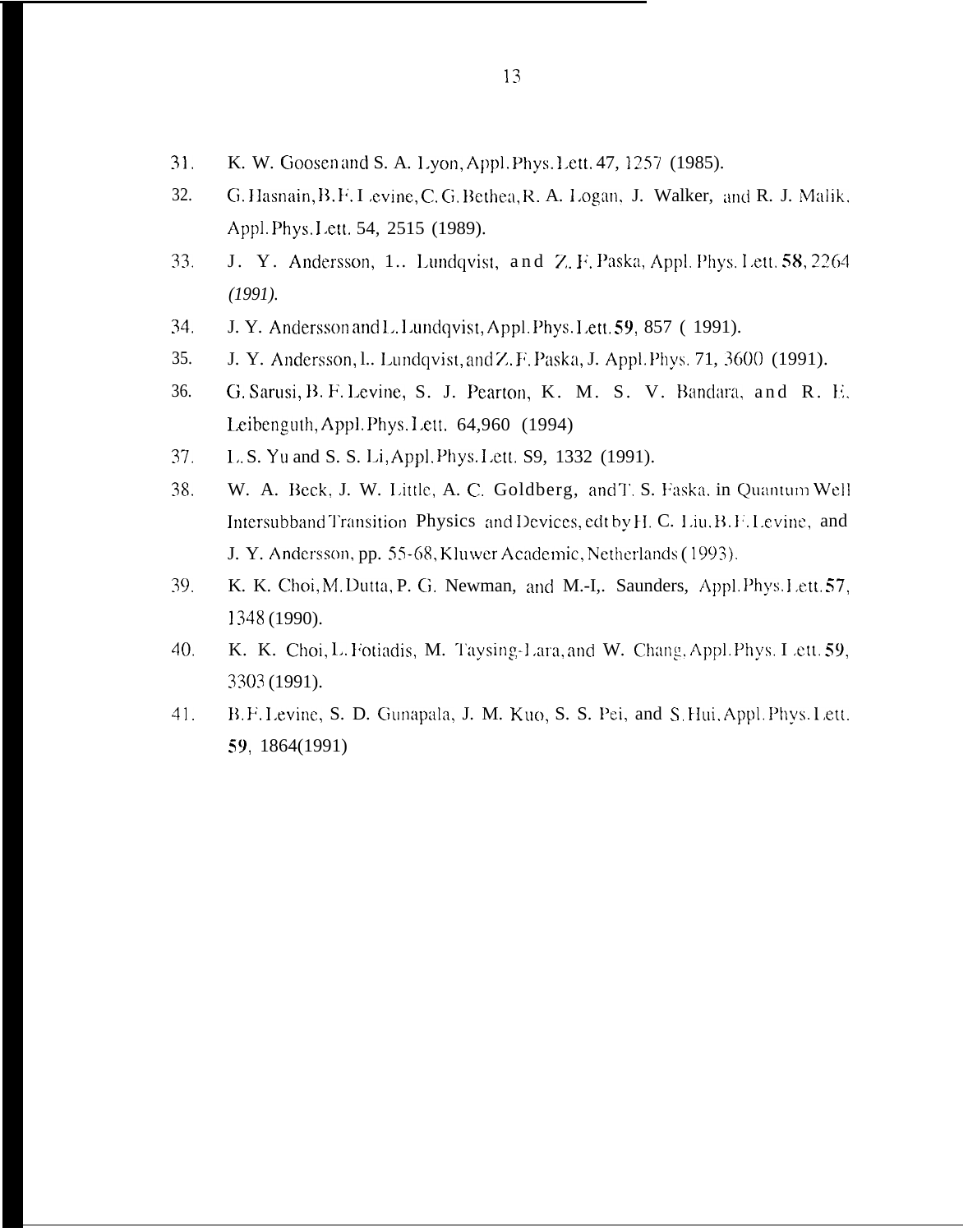### **Figure Captions**

- Fig. 1 Schematic diagram of the conduction band in a bound-to-quasibound QWIP in an externally applied electric field. Absorption of IR photons can photoexcite electrons from the ground state of the quantum well into the continuum, causing a photocurrent. Three dark current mechanisms are also shown: ground state tunneling  $(1)$ ; thermally assisted tunneling  $(2)$ ; and thermionic emission  $(3)$ . The inset shows a cross-section transmission electron micrograph of a QWIP sample.
- Fig. 2 Comparison of dark currents of bound-to-continuum and bound-to-quasibound QWIPs as a function of bias voltage at temperature  $T = 55$  K.
- Fig. 3 Normalized responsivity spectra Vs wavelengthmeasured at  $T = 20 K$  for samples A-F.
- Fig. 4 Bias dependent peak ( $\lambda = \lambda_p$ ) responsivity  $R_p^0$  measured at T= 20 K for samples A-D. The insert shows the conduction band diagram.
- Fig. 5 Dark current noise i<sub>n</sub> (at  $T = 77$  K) Vs bias voltage V<sub>b</sub> for sample B. Both positive (open circles) and negative (solid circles) bias are shown. The smooth curves are drawn through the measured data. The insert shows the conduction band diagram.
- Fig. 6 Detectivity  $D^*$  (at T=77 K) Vs bias voltage  $V_b$  for samples A. Eand F. The inserts show the conduction band diagram.
- Fig. 7 Twenty five 256x256 QWIP focal plane arrays or a 3 in. GaAs wafer.
- Fig. 8 Photosignal histogram of the 65,536 pixels of he 256x256 array showing a high uniformity of the FPA. The uncorrected non-uniformity  $($ = standard deviation/mean) of the FPA is only 6.8% including 1% non-uniformity of ROC and 1.4% non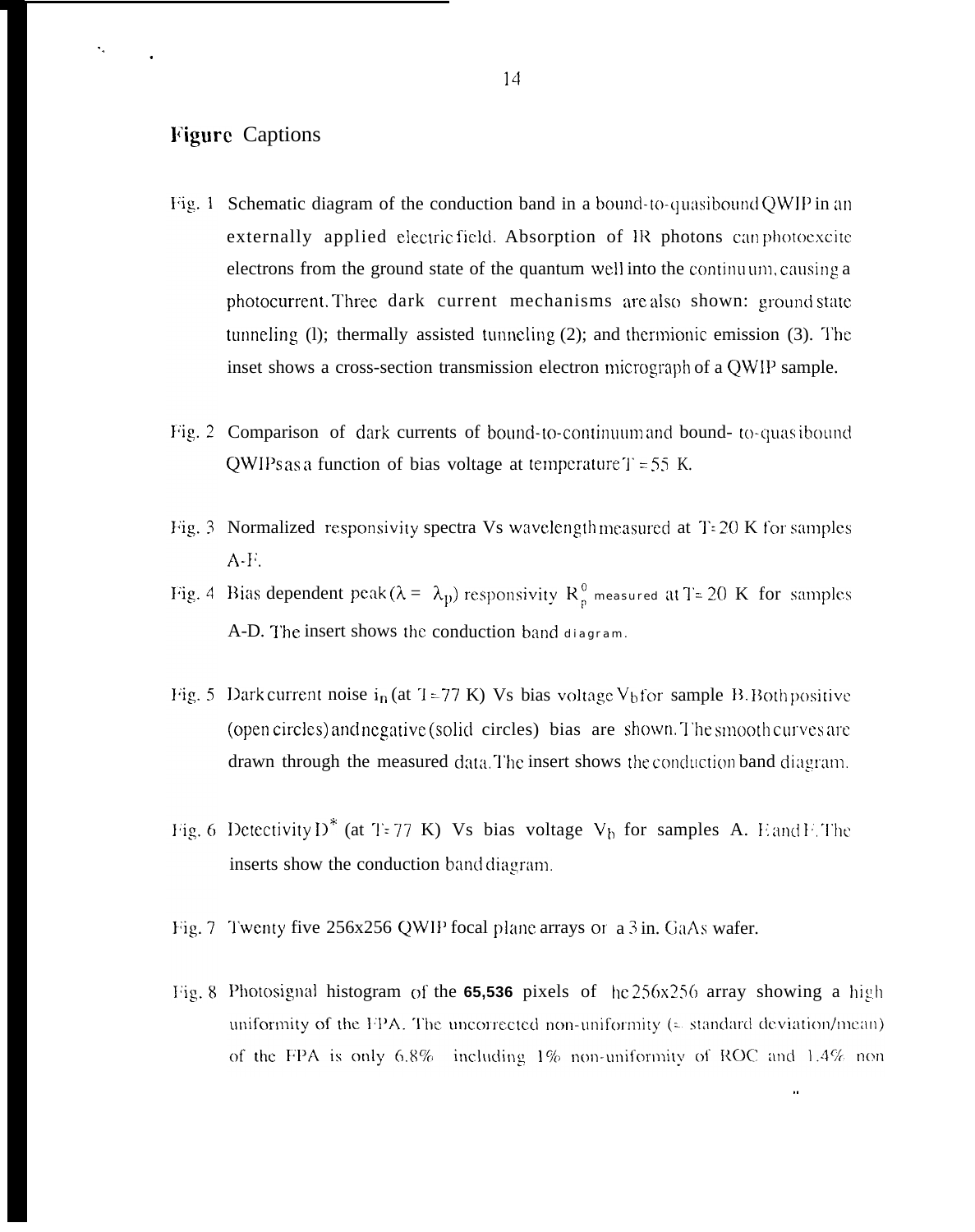$\ddot{\bullet}$ 

uniformity due to the cold-stop not being able to give the same field of view m all the pixels in the FPA.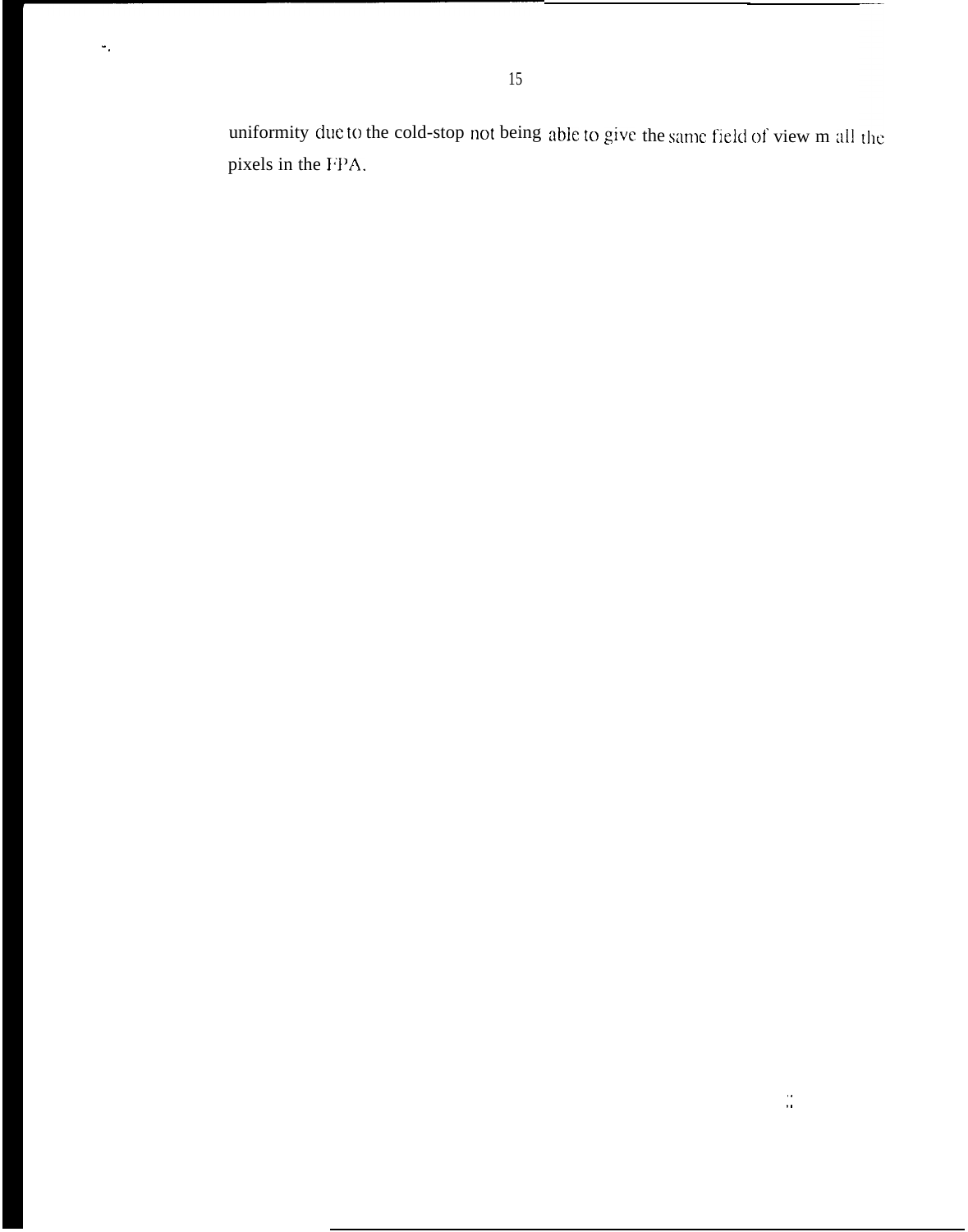$\bar{\eta}$ 

 $\sim$ 

Responsivity and spectral parameters for samples A-F, including peak  $\overline{1}$ . responsivity wavelength  $\lambda_p$ , long wavelength cutoff  $\lambda_c$ , spectral width  $\Delta\lambda$ , and fractional spectral width  $\Delta\lambda/\lambda$ .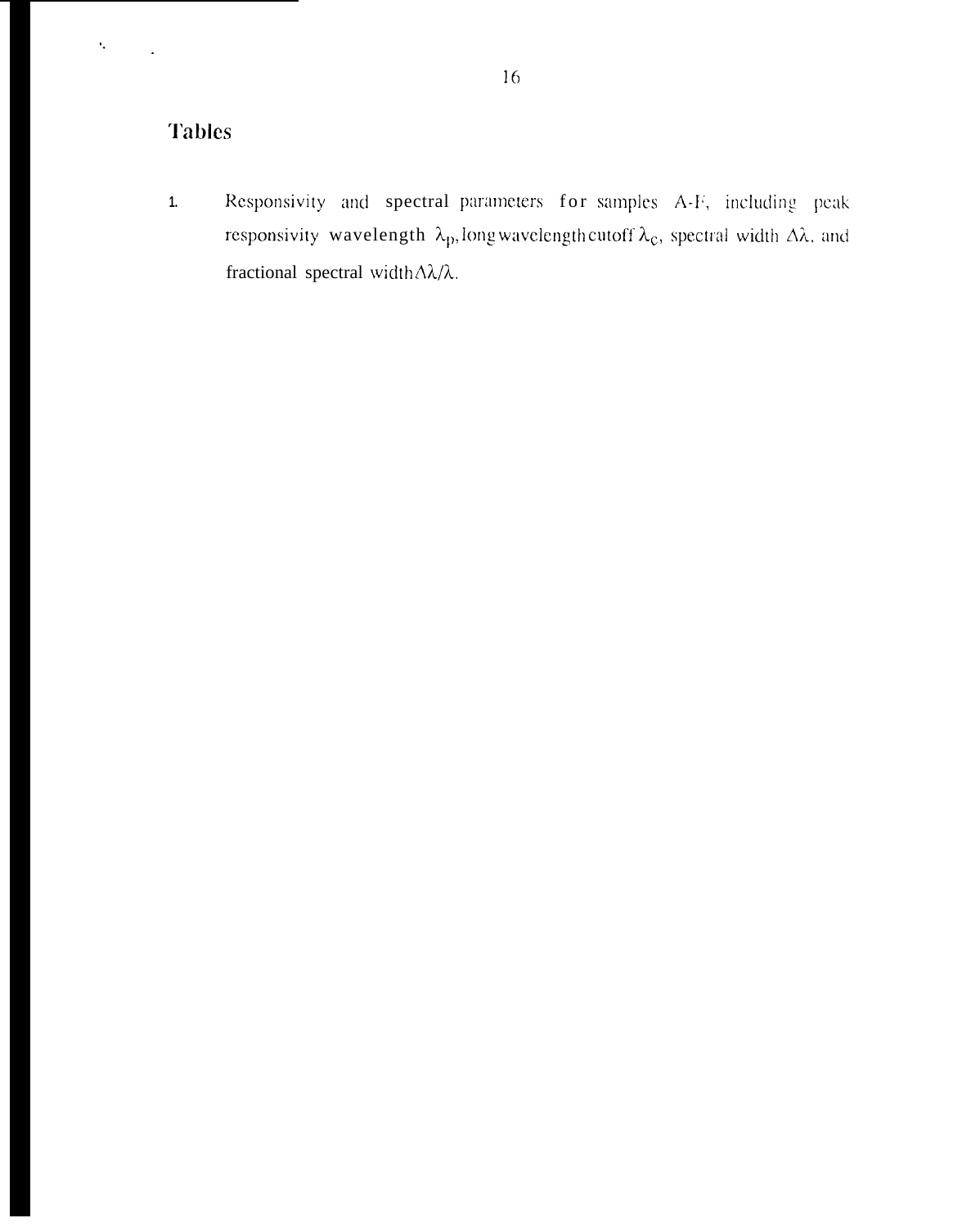

position



 $\frac{1}{2}$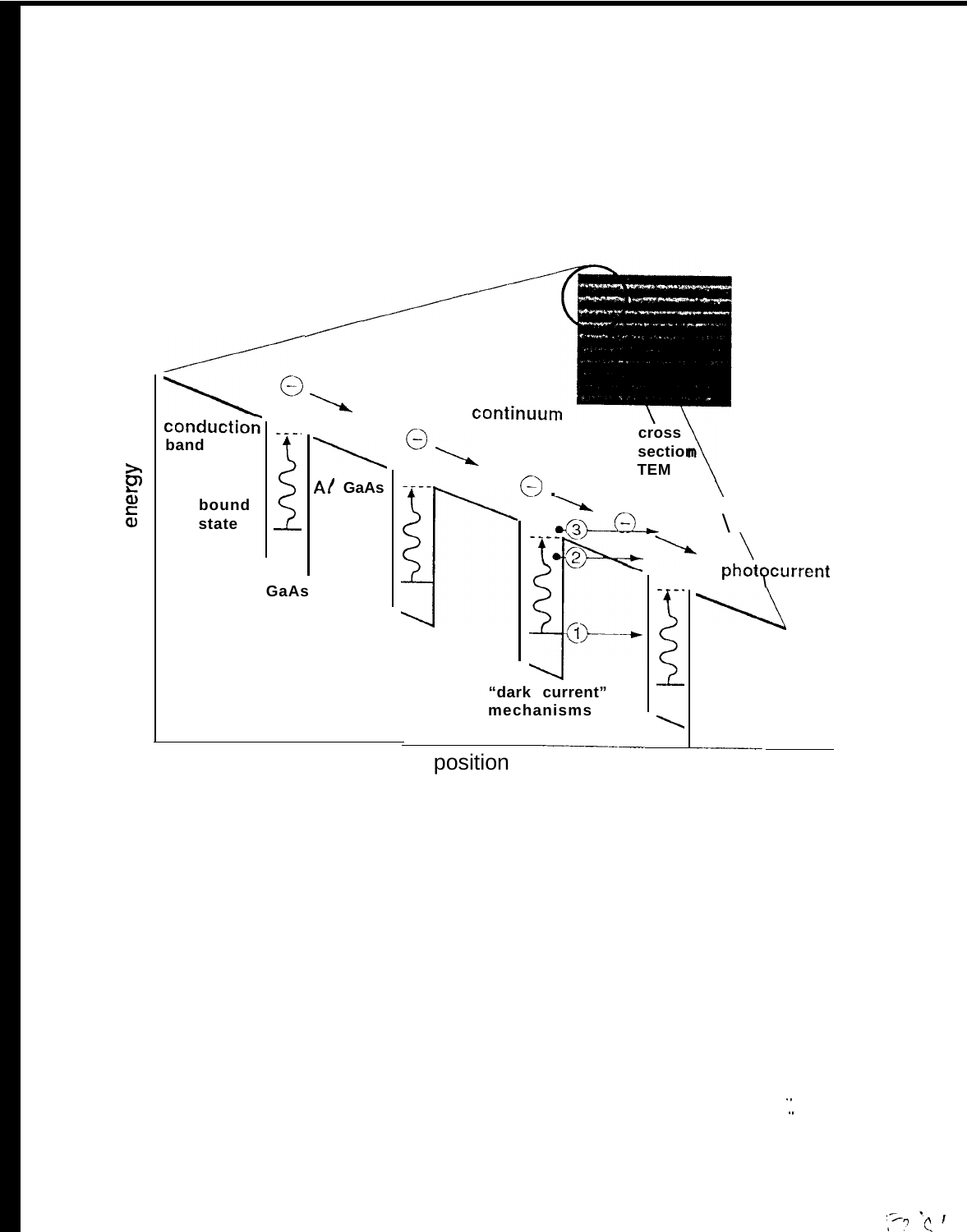

 $Fig. 2$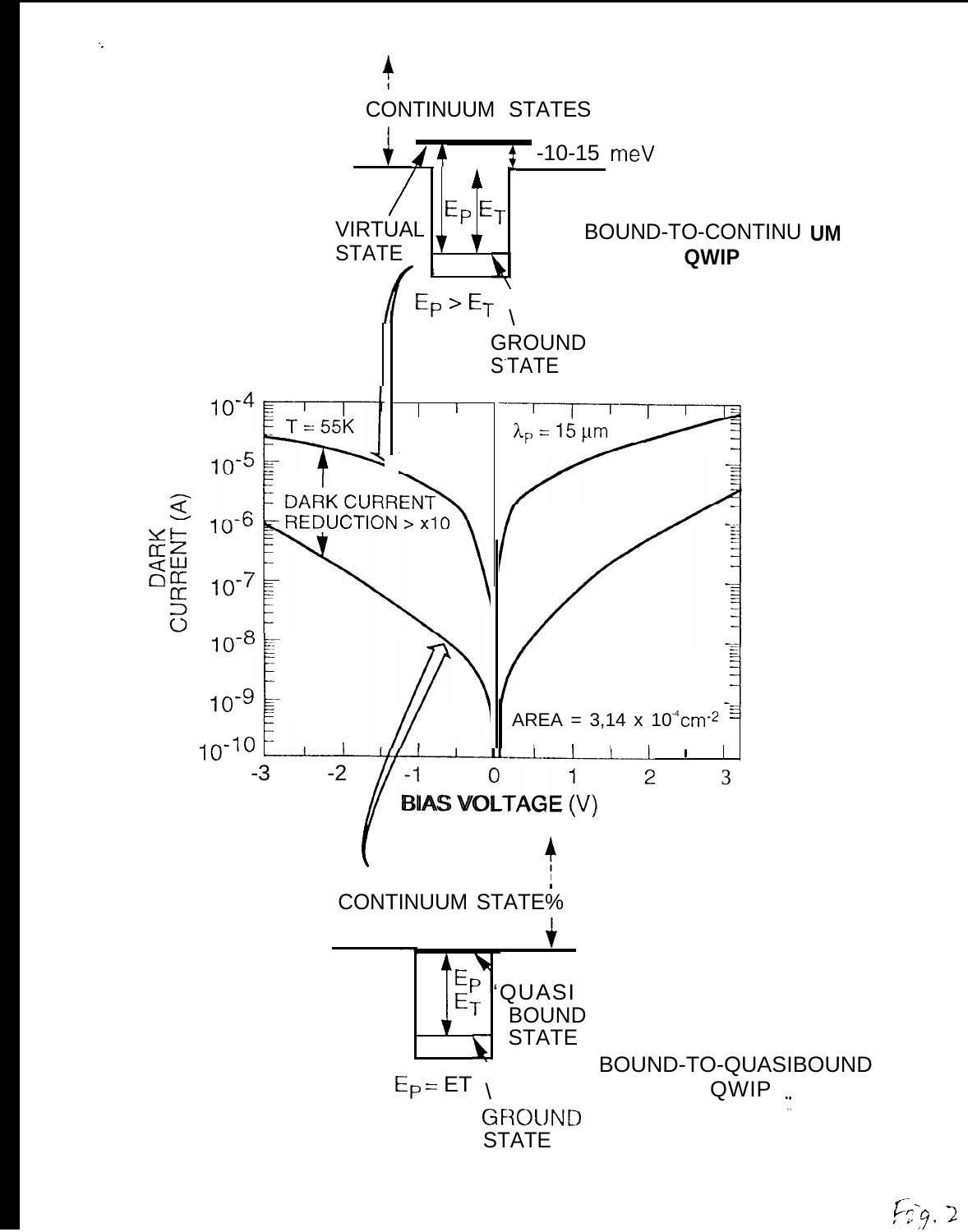

 $\hat{\mathcal{A}}$ 

 $\mathcal{S}$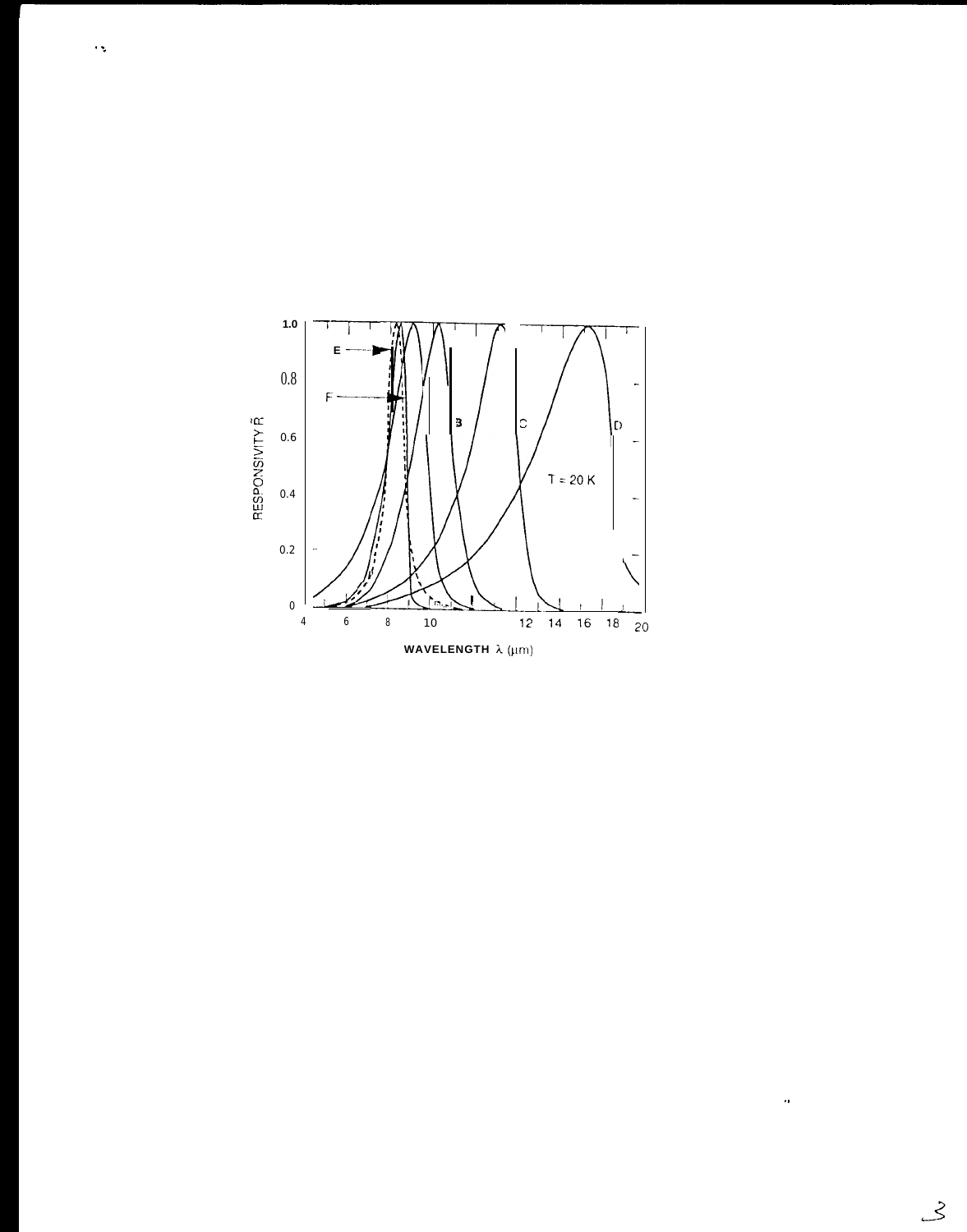

 $\ddot{a}$ 

 $\int_{-\infty}^{\infty}$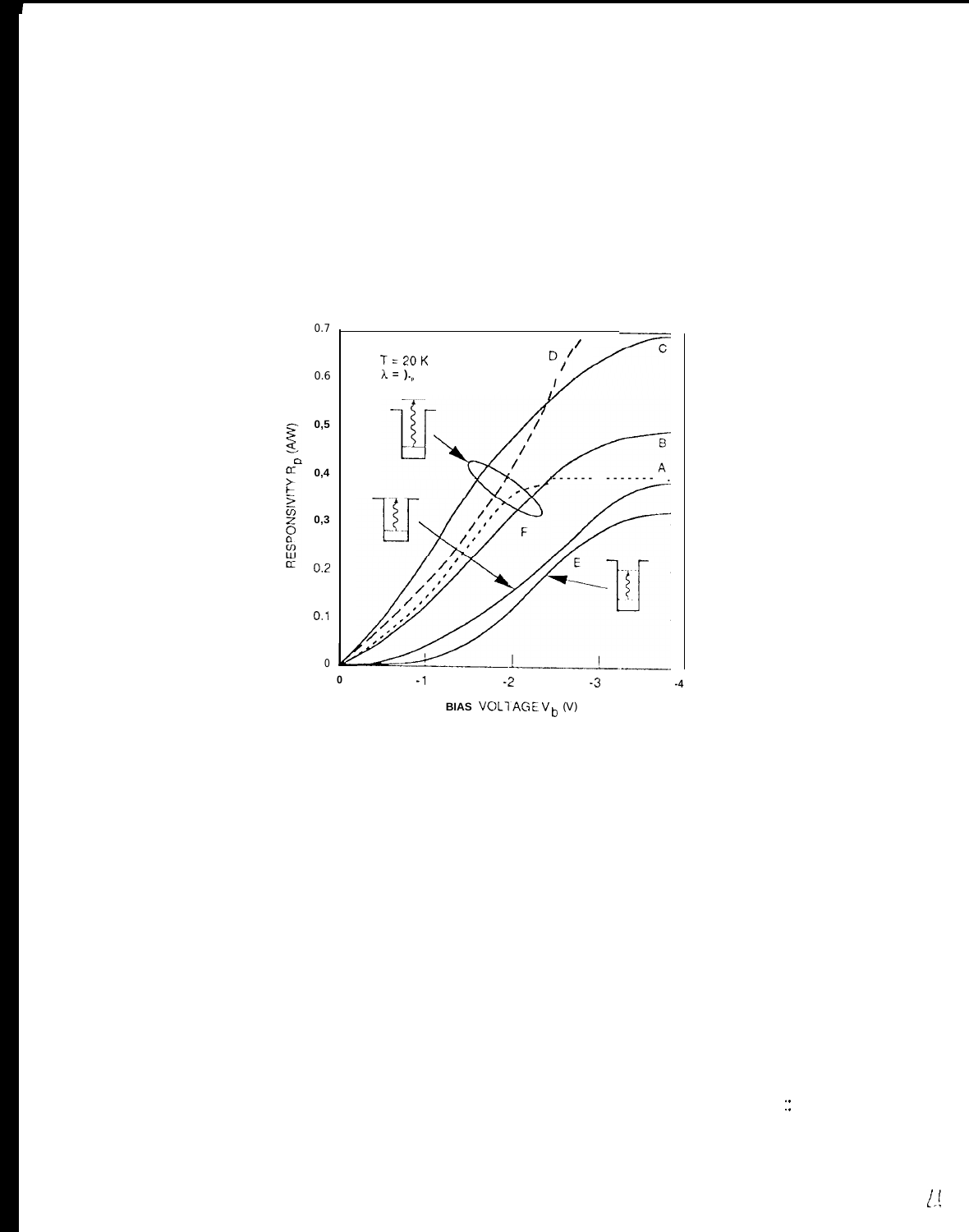

 $\ddot{\phantom{1}}$ 

 $\ddot{\phantom{1}}$ 

 $\ddot{\phantom{a}}$ 

 $\mathcal{L}$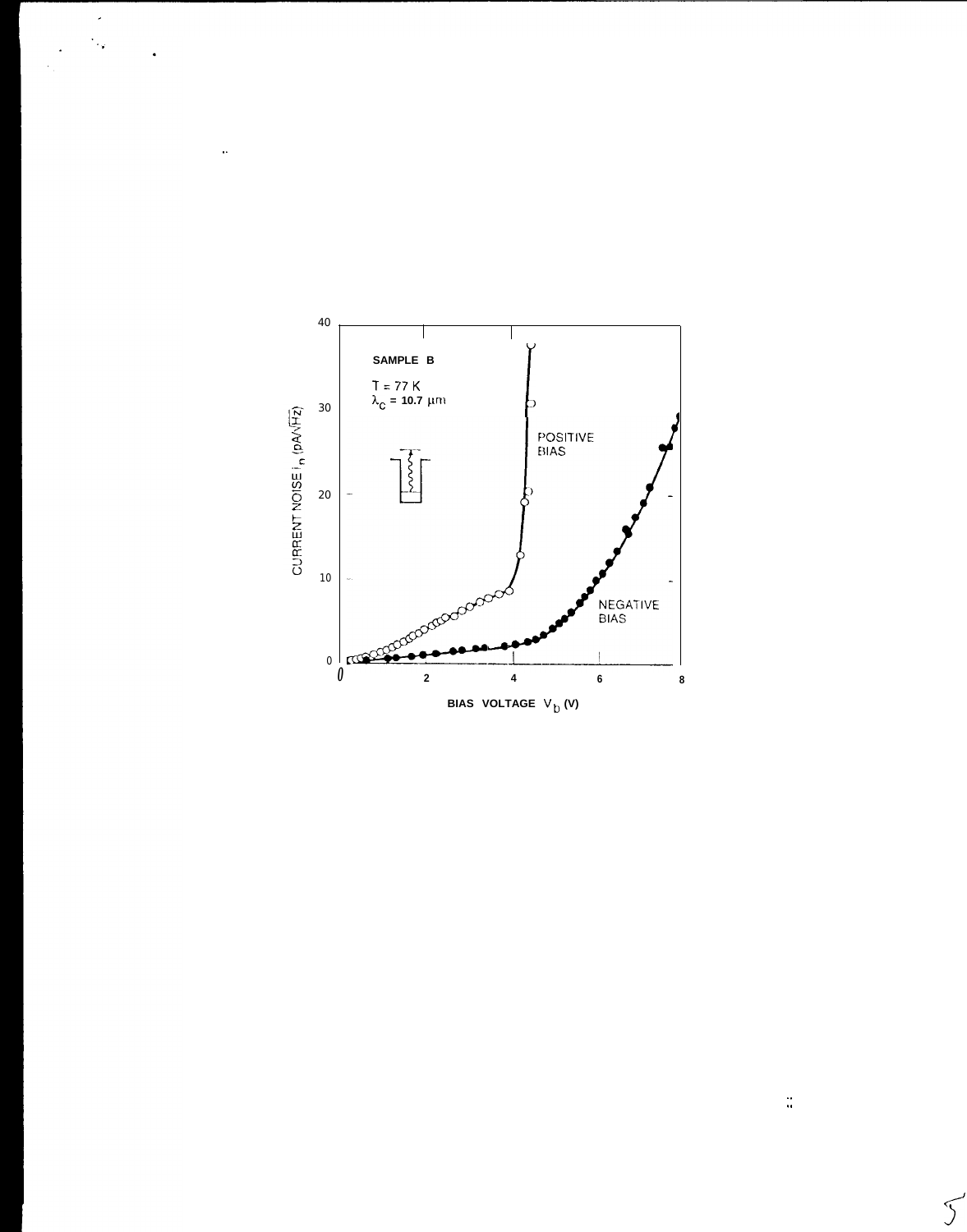

. . . .

 $\overline{\mathcal{L}}$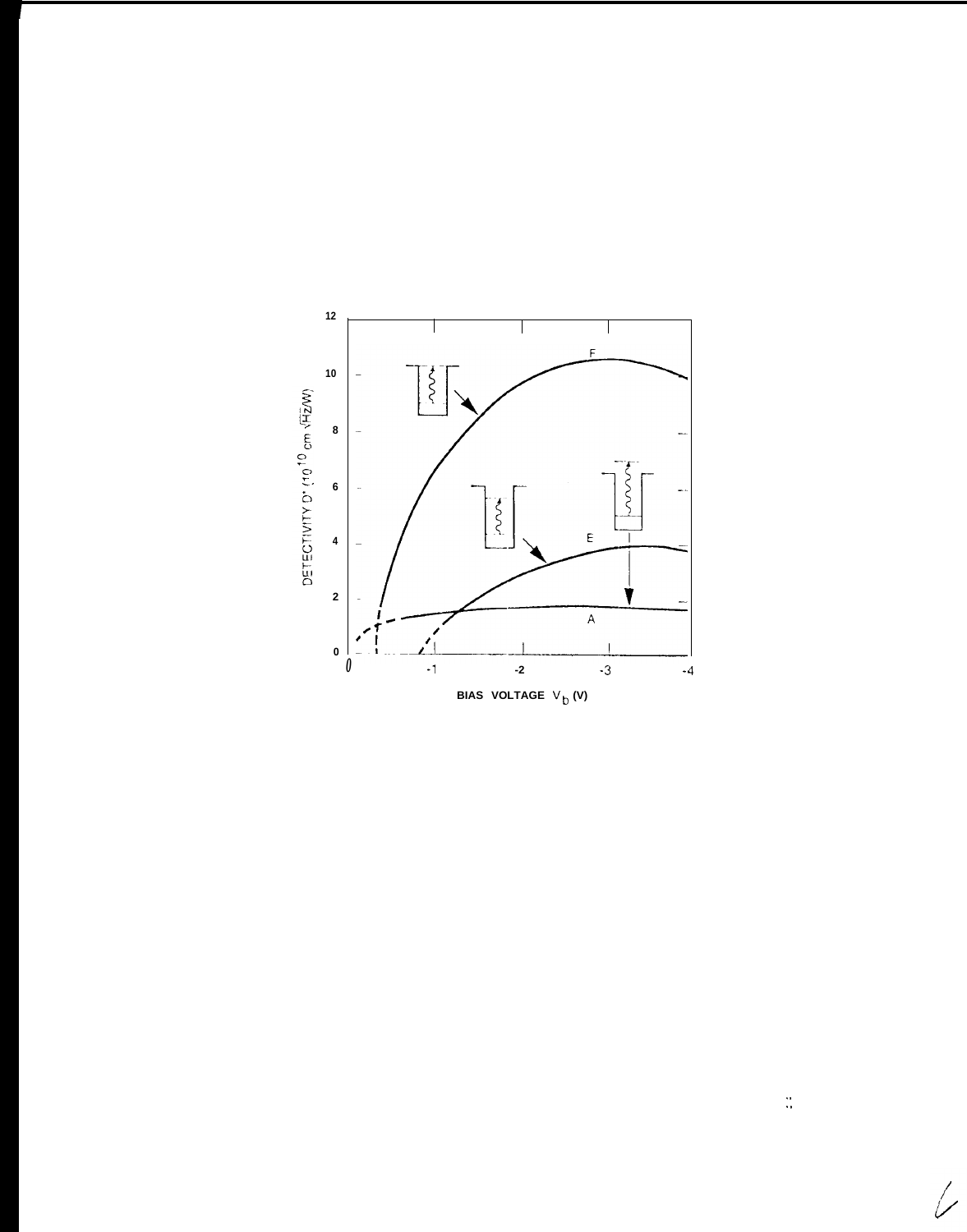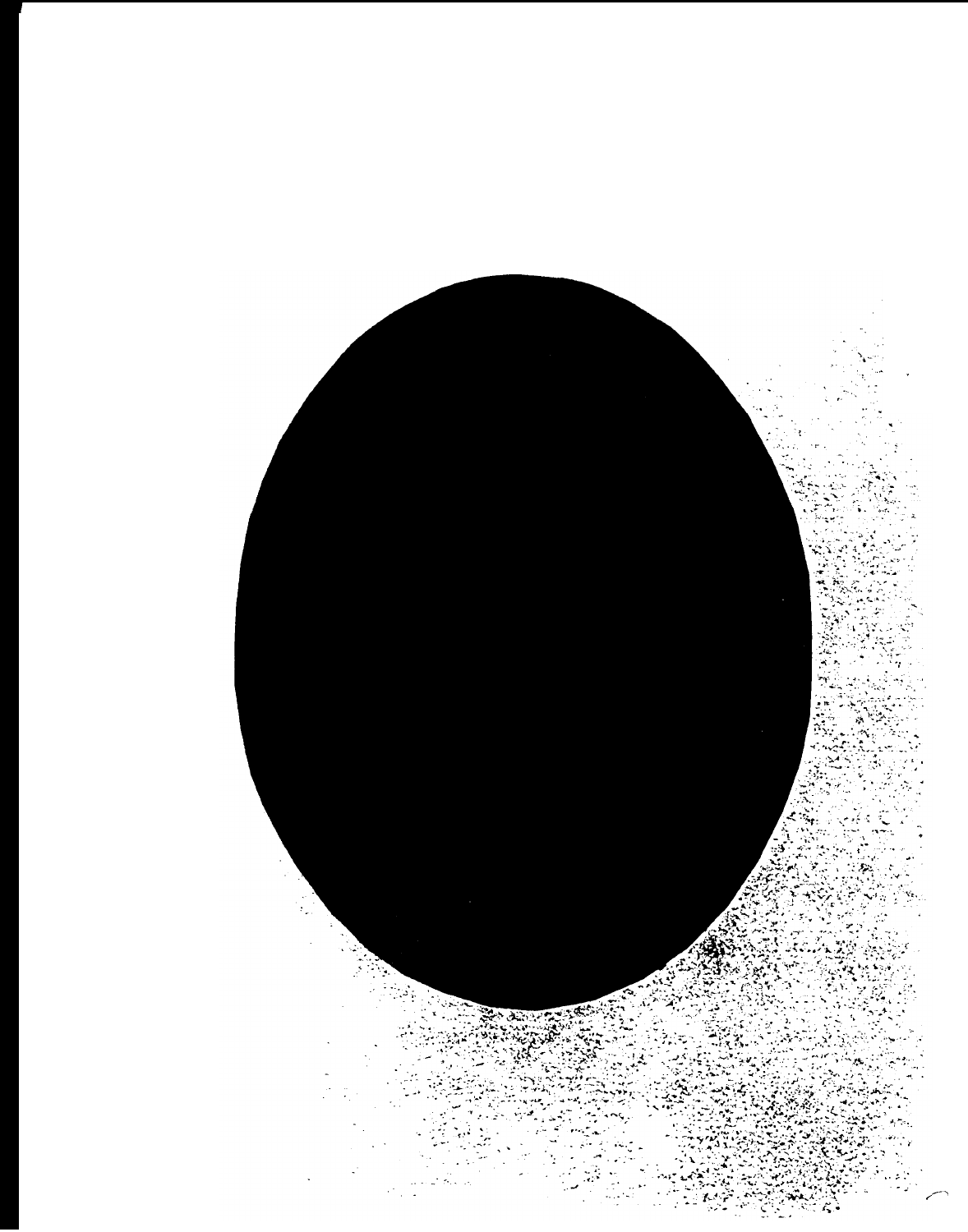

 $\ddot{\gamma}$ 

 $\bullet$ 

 $\ddot{\phantom{1}}$ 

 $\ddot{\phantom{a}}$ 

í,

 $\ddot{\cdot}$ 

à,